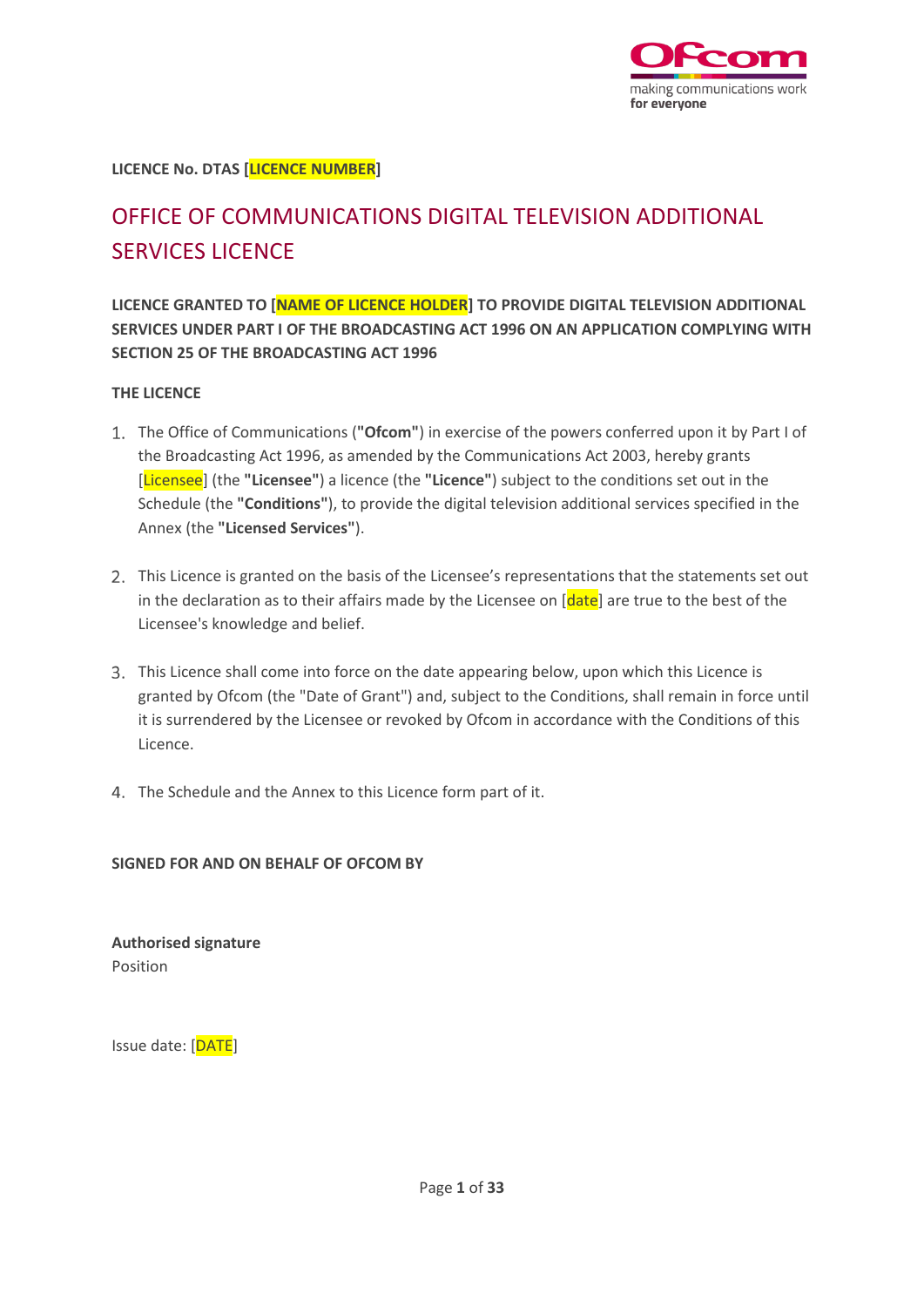# <span id="page-1-0"></span>**INDEX TO THE SCHEDULE**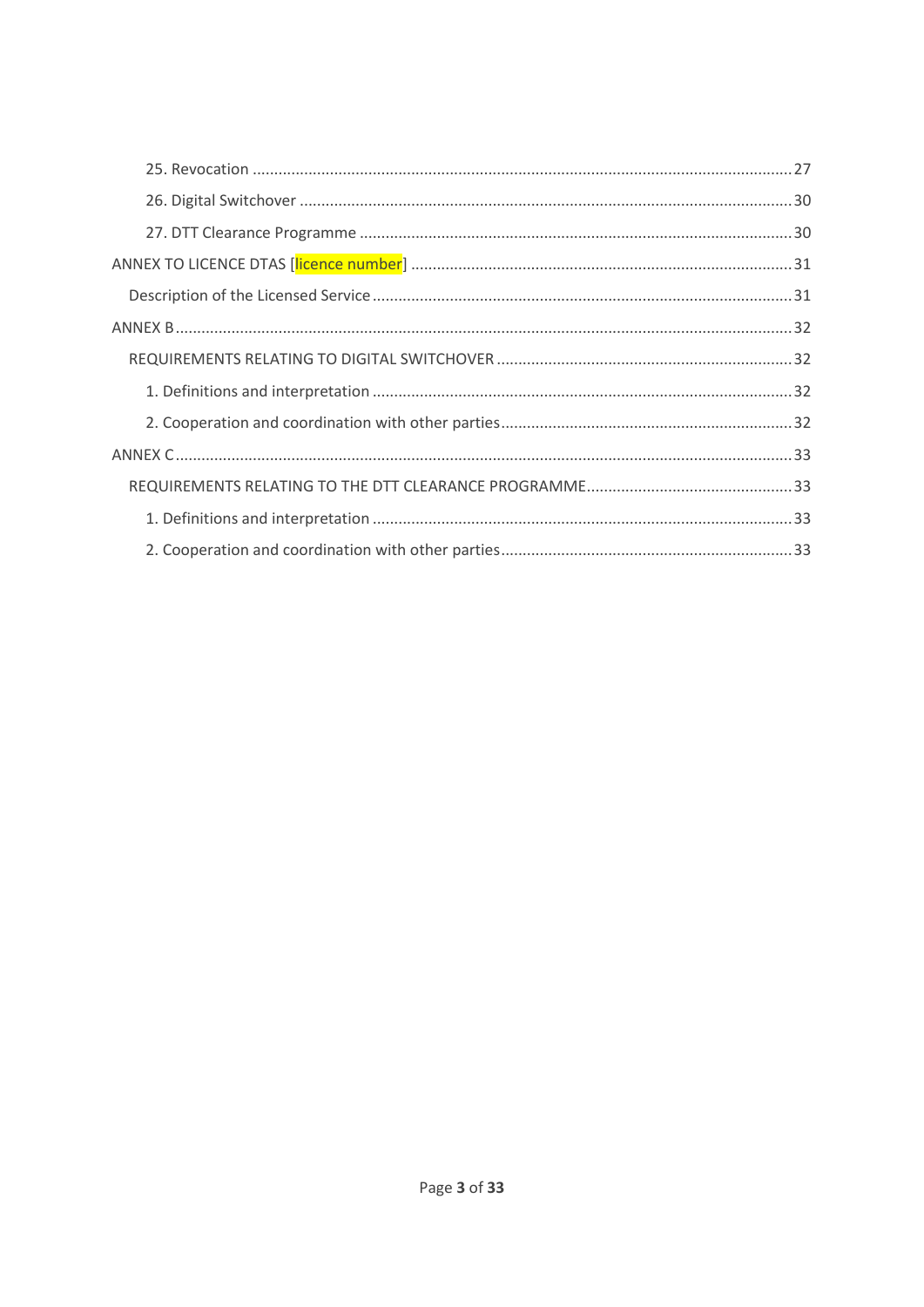# <span id="page-3-0"></span>**SCHEDULE**

### <span id="page-3-1"></span>Part 1: DEFINITIONS AND INTERPRETATION

#### <span id="page-3-2"></span>*1. Definitions and interpretation*

(1) In this Licence unless the context otherwise requires:

the **"1990 Act"** means the Broadcasting Act 1990 (as amended);

the **"1996 Act"** means the Broadcasting Act 1996 (as amended);

references to any "**accounting period**" of the Licensee shall be interpreted in accordance with Section 19(9) of the 1990 Act;

references to "**all relevant codes and guidance**" means all codes and guidance referred to in this Licence, the 1990 Act, the 1996 Act or the Communications Act

the **"Audiovisual Media Services Directive"**, means Directive 2010/13/EU, as amended by Directive 2018/1808/EU;

**"Code on Electronic Programme Guides"** means the code giving guidance as to the practices to be followed in the provision of electronic programme guides as drawn up and from time to time revised by Ofcom in accordance with Section 310 of the Communications Act;

"**Commencement Date**" means the date referred to in Clause 3 of the Licence;

the "**Communications Act**" means the Communications Act 2003;

"**digital television additional service**" has the meaning given to "digital additional service" in Section 24(1) of the 1996 Act;

"**ECTT Party**" means a state that has signed and ratified the European Convention on Transfrontier Television;

"**electronic programme guide**" and "**EPG**" mean a service which:

- (a) is or is included in a digital television additional services; and
- (b) consists of:
	- (i) the listing or promotion, or both the listing and the promotion, of some or all of the programmes included in any one or more programme services the providers of which are or include persons other than the provider of the guide; and
	- (ii) a facility for obtaining access, in whole or in part, to the programme service or services listed or promoted in the guide;

the "**European Convention on Transfrontier Television**" means the Council of Europe Convention on Transfrontier Television which was opened for signature at Strasbourg on 5th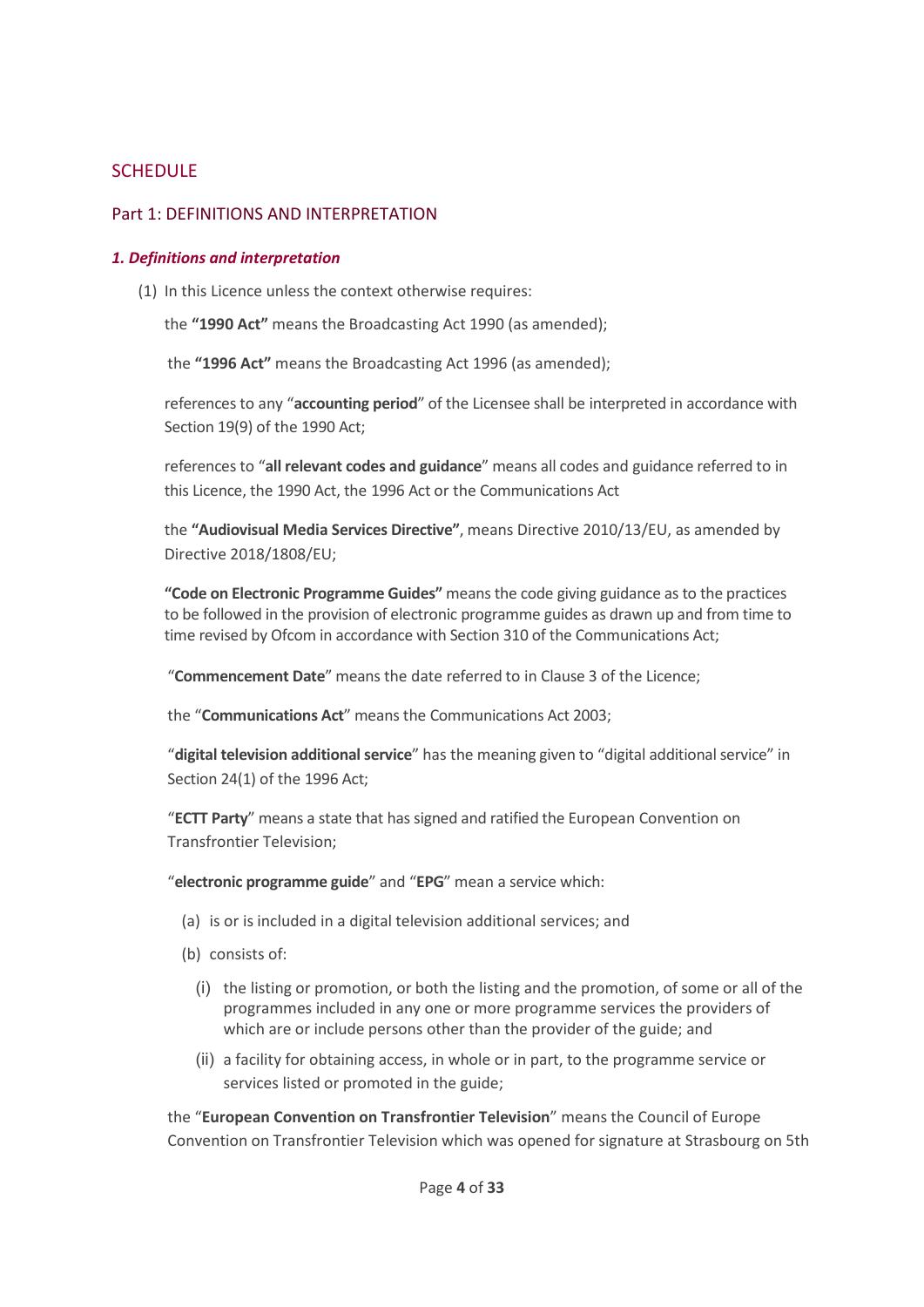May 1989, as amended by the Protocol which was opened for signature at Strasbourg on 1st October 1998;

"**Fairness Code**" means the code giving guidance as to principles to be observed and practices to be followed in connection with the avoidance of unjust or unfair treatment and unwarranted infringement of privacy in the provision of television and radio services as drawn up and from time to time revised by Ofcom in accordance with Section 107 of the 1996 Act and paragraph 53 of Schedule 18 to the Communications Act;

"**fairness complaint**" shall be interpreted in accordance with Section 110(4) of the 1996 Act;

"**international obligation of the United Kingdom**" has the meaning given to it in Section 405 of the Communications Act;

"**Ofcom**" means the Office of Communications as defined in the Office of Communications Act 2002;

"**programme**" unless otherwise stated includes an advertisement and anything included in the Licensed Service;

"**PRS**" means premium rate services;

"**qualifying programmes"** means programmes of such description as the Secretary of State may pursuant to Section 309(2)(a) of the Communications Act from time to time by order specify as describing the programmes that are to be qualifying programmes for the purposes of Section 309(1) of the Communications Act;

"**qualifying revenue**" means, in relation to any accounting period of the Licensee, the aggregate of:

- (a) all payments received or to be received by them or by any connected person:
	- (i) in consideration of the inclusion in the Licensed Service in that period of advertisements or other programmes, or
	- (ii) in respect of charges made by them in that period for the reception of programmes included in the Licensed Service; and
- (b) the amount of any direct or indirect financial benefit derived by the Licensee or any connected person from payments made by any person by way of sponsorship, for the purpose of defraying or contributing towards costs incurred or to be incurred in connection with any programme included in the Licensed Service,

ascertained in accordance with Section 19(2) to (6) of the 1990 Act and the Ofcom statement of principles (in force pursuant to paragraph 37 of Schedule 18 to the Communications Act) as from time to time revised by Ofcom in consultation with the Secretary of State and the Treasury pursuant to Part I of Schedule 7 thereto;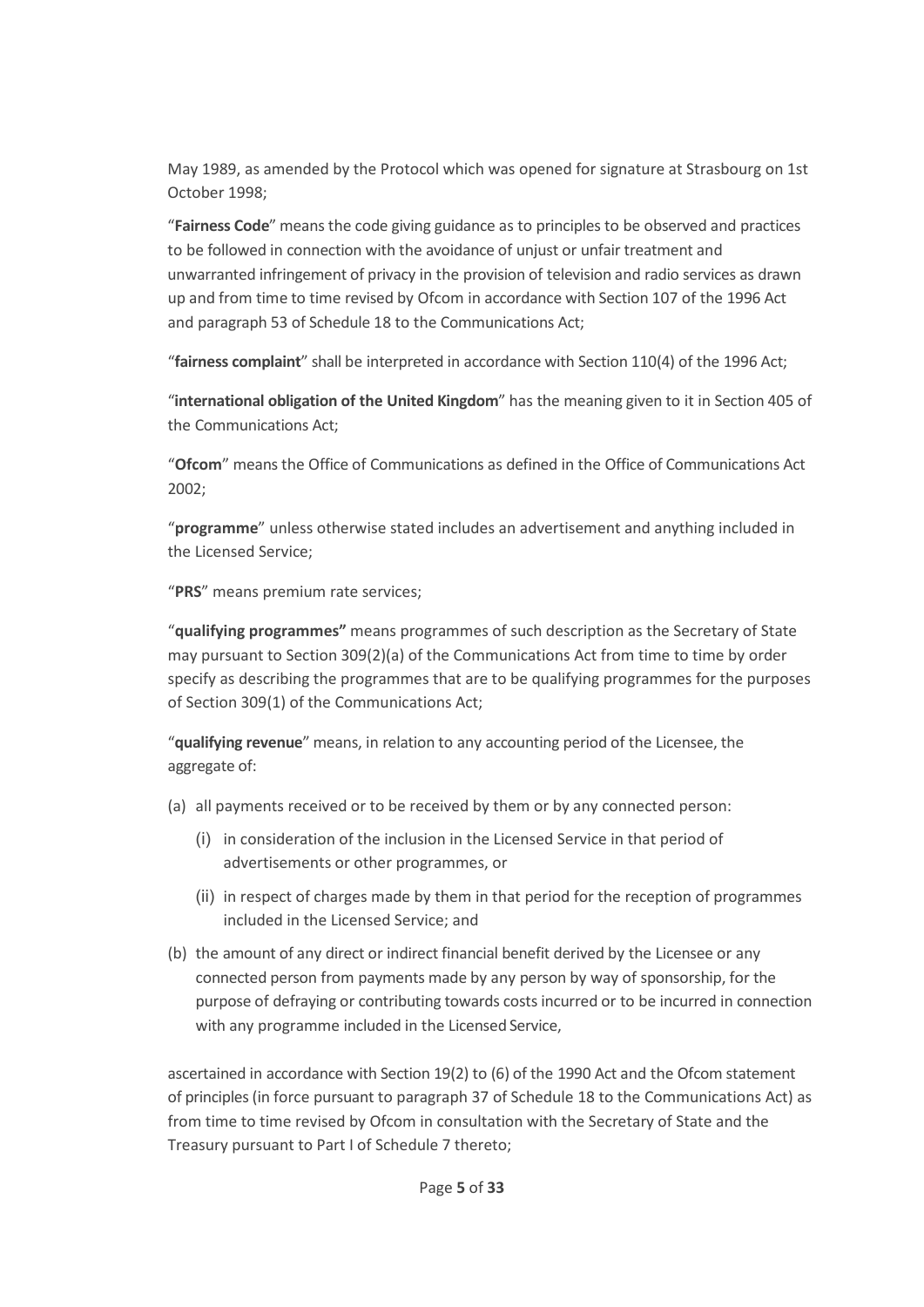"**regulated EPG**" means an electronic programme guide which:

- (a) is provided, under this Licence, by a person who was providing an electronic programme guide under this Licence immediately before exit day,
- (b) is provided by a person designated by the Secretary of State by regulations or by a person having a prescribed connection with a person so designated, or
- (c) falls within a prescribed description;

"**relevant international obligations**" means international obligations of the United Kingdom that are notified to Ofcom by the Secretary of State for the purposes of securing compliance under Condition 14;

"**Standards Code**" means the code or codes governing standards for the content of programmes, including standards and practice in advertising and in the sponsoring of programmes included in television and radio services as drawn up and from time to time revised by Ofcom in accordance with Section 319, 322 and any international obligation specified in a direction given by the Secretary of State under section 335 of the Communications Act (and in the event that such code or codes has not or have not been drawn up by Ofcom or is not or are not yet in force , "Standards Code" shall be interpreted in accordance with paragraphs 41 and 43 of Schedule 18 to the Communications Act);

"**Standards Complaint**" means a complaint about the observance of standards set under Section 319, 322 and/or 335 of the Communications Act;

- (2) The Interpretation Act 1978 shall apply for the purpose of interpreting this Licence as if it was an Act of Parliament.
- (3) Any word or expression used in this Licence shall unless otherwise defined herein and/or the context otherwise requires has the same meaning as it has in the 1990 Act, the 1996 Act or the Communications Act, as the case may be.
- (4) For the purposes of interpreting this Licence headings and titles to any Condition shall be disregarded.
- (5) The statutory references immediately preceding the conditions are for purposes purely of convenience and shall not affect the interpretation or construction of the Licence or limit the statutory basis for the inclusion of the relevant Condition in the Licence.
- (6) Where an order is made under the Deregulation and Contracting Out Act 1994 which authorises a person to exercise any functions of Ofcom, the relevant references in the Licence to Ofcom shall include a reference to that person.
- (7) This Licence shall be governed by English law.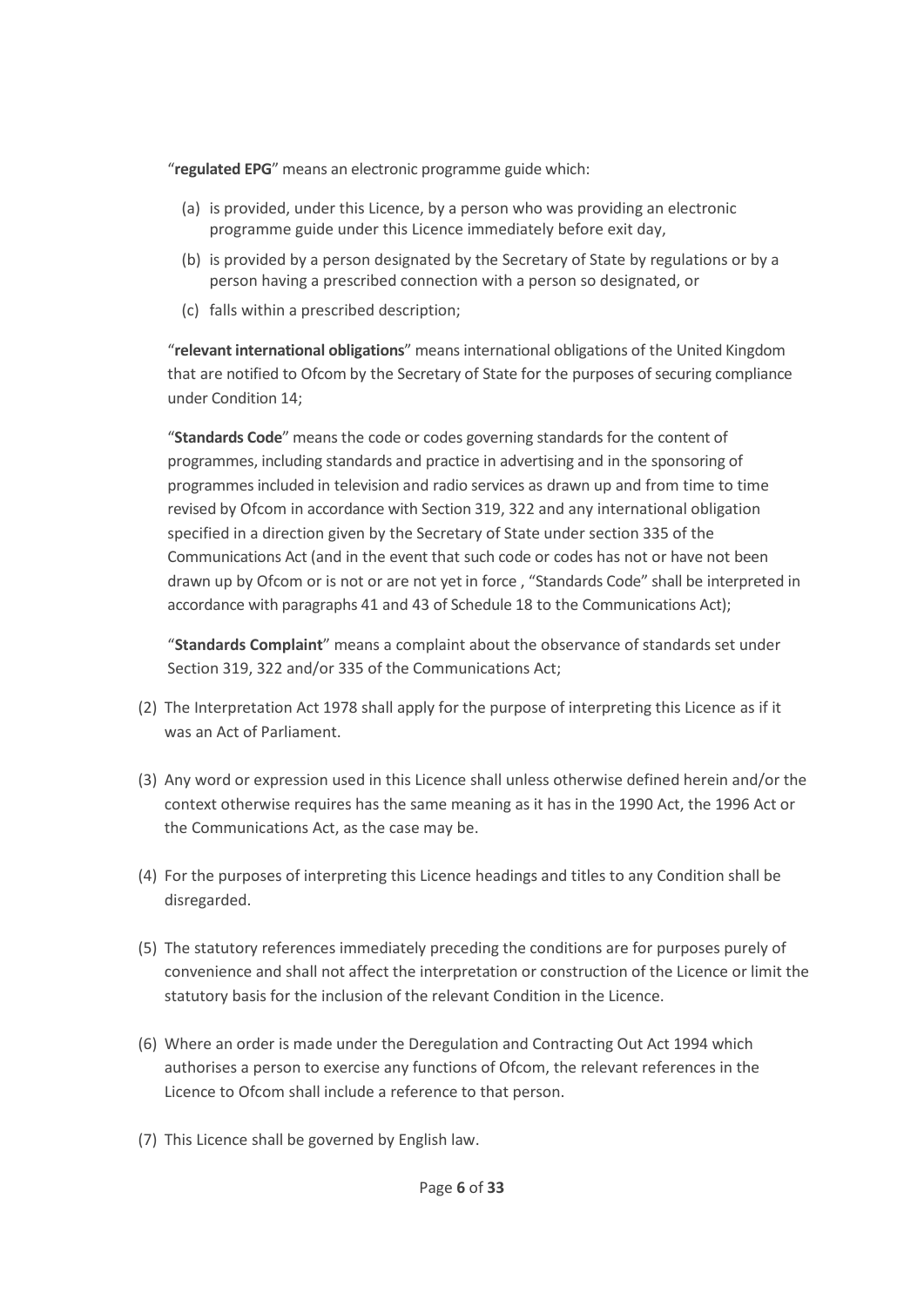### <span id="page-6-0"></span>PART 2: GENERAL CONDITIONS

#### <span id="page-6-1"></span>*2. Provision of digital television additional services by the Licensee*

*Section 25 of the 1996 Act*

- (1) The Licensee is hereby authorised to provide the Licensed Service specified in the Annex from the Commencement Date for so long as the Licence remains in force.
- (2) In providing the Licensed Service, the Licensee shall supply the following information to the users of the Licensed Service:
	- (a) the name of the Licensee;
	- (b) the address of the Licensee;
	- (c) the Licensee's electronic address;
	- (d) confirmation that the service falls under the UK's jurisdiction;
	- (e) the name, address and electronic address of Ofcom as well as the name, address and electronic address of any appropriate co-regulator of Ofcom for any purpose in relation to the Licensee or the Licensed Service, as appropriate; and
	- (f) Only if the Licensed Service is a programme service that is receivable in an ECTT Party other than the United Kingdom:
		- (i) The composition of the Licensee's capital; and
		- (ii) The nature, purpose and mode of financing of the programming service the broadcaster is providing or intends to provide.

### <span id="page-6-2"></span>*3. Fees*

### *Section 4 (1)(b), (3) and (4) of the 1996 Act*

- (1) The Licensee shall pay to Ofcom such fees as Ofcom may determine in accordance with the tariff fixed by it and for the time being in force under Section 4(3) of the 1996 Act, details of which, and of any revision thereof, Ofcom shall from time to time publish in such manner as it considers appropriate.
- (2) Payment of the fees referred to in Condition 3(1) shall be made in such manner and at such times as Ofcom shall specify.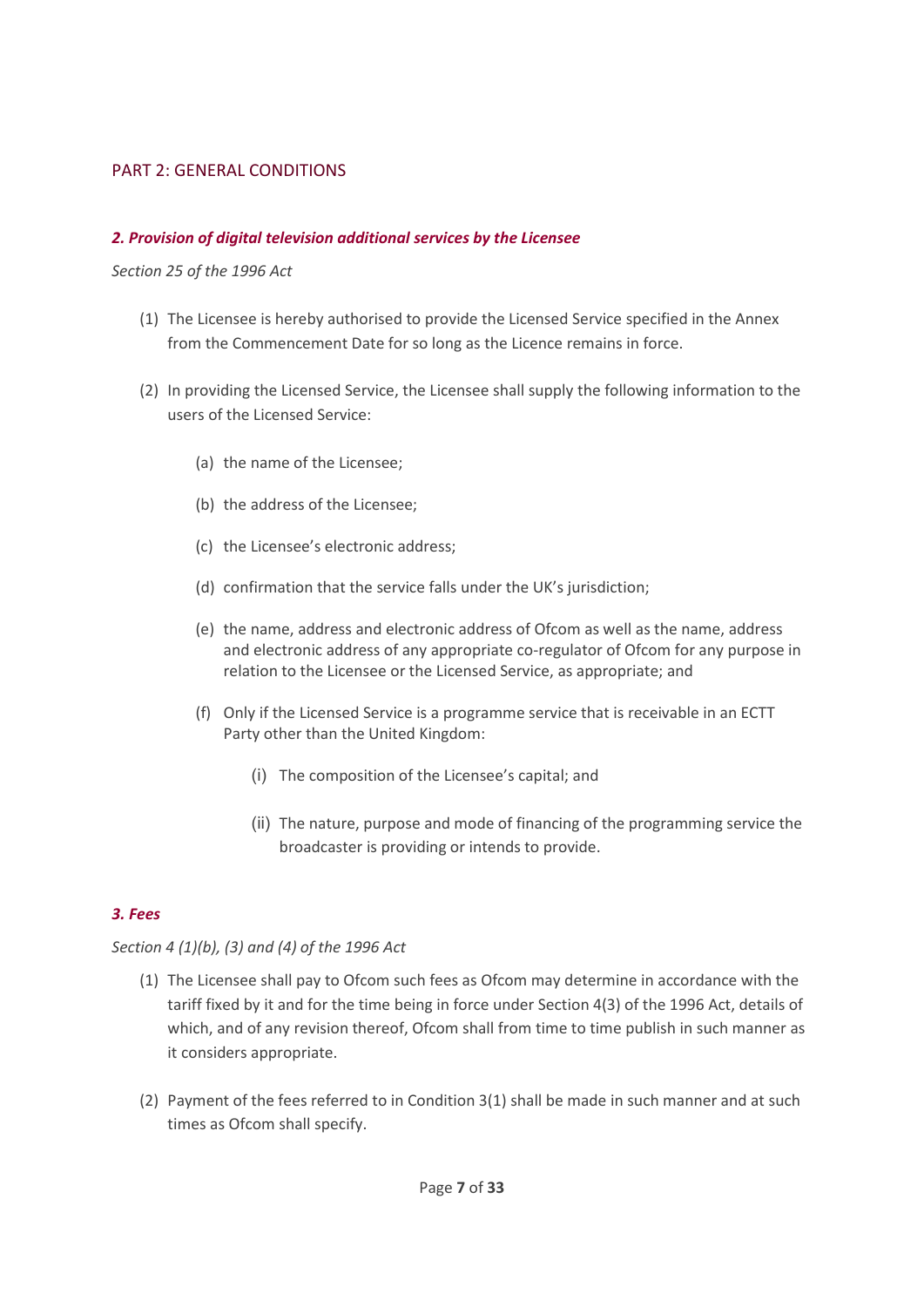# *Section 4(1)(c) of the 1996 Act*

(3) The Licensee shall within 28 days of a request therefore provide Ofcom with such information as it may require for the purposes of determining or revising the tariff referred to in Condition 3(1) above.

# <span id="page-7-0"></span>*4. V.A.T.*

# *Section 4(1)(b) and (d) of the 1996 Act*

- (1) The Licensee shall pay any V.A.T. on any supply for V.A.T. purposes by Ofcom under this Licence on presentation of a valid VAT invoice.
- (2) Without limitation to Condition 4(1) above, all sums payable by the Licensee are exclusive of V.A.T. which shall be paid by the Licensee in addition to such sums.
- (3) In this Condition 4 "V.A.T." means value added tax chargeable under the Value Added Tax Act 1994, including any amendment to or replacement of that Act, and/or any similar tax.

# <span id="page-7-1"></span>*5. General standards and requirements*

*Sections 319, 320 and 325(1) of the Communications Act*The Licensee shall ensure that the provisions of the Standards Code are observed in the provision of the Licensed Service.

# <span id="page-7-2"></span>*5(A). Requirements for the handling of communications from viewers*

(1) The Licensee shall be responsible for all arrangements for the management of communication, including telephony, between members of the public and the Licensee or the Licensee's contractors or agents (together here described as "the Licensee") where such communication is publicised in programmes. "Communication" includes, but is not limited to, methods of communication in which consideration is passed between a member of the public and the Licensee directly or indirectly and methods of communication intended to allow members of the public to register with the Licensee indications of preference or intended to allow entry to any competition, game or scheme operated by the Licensee.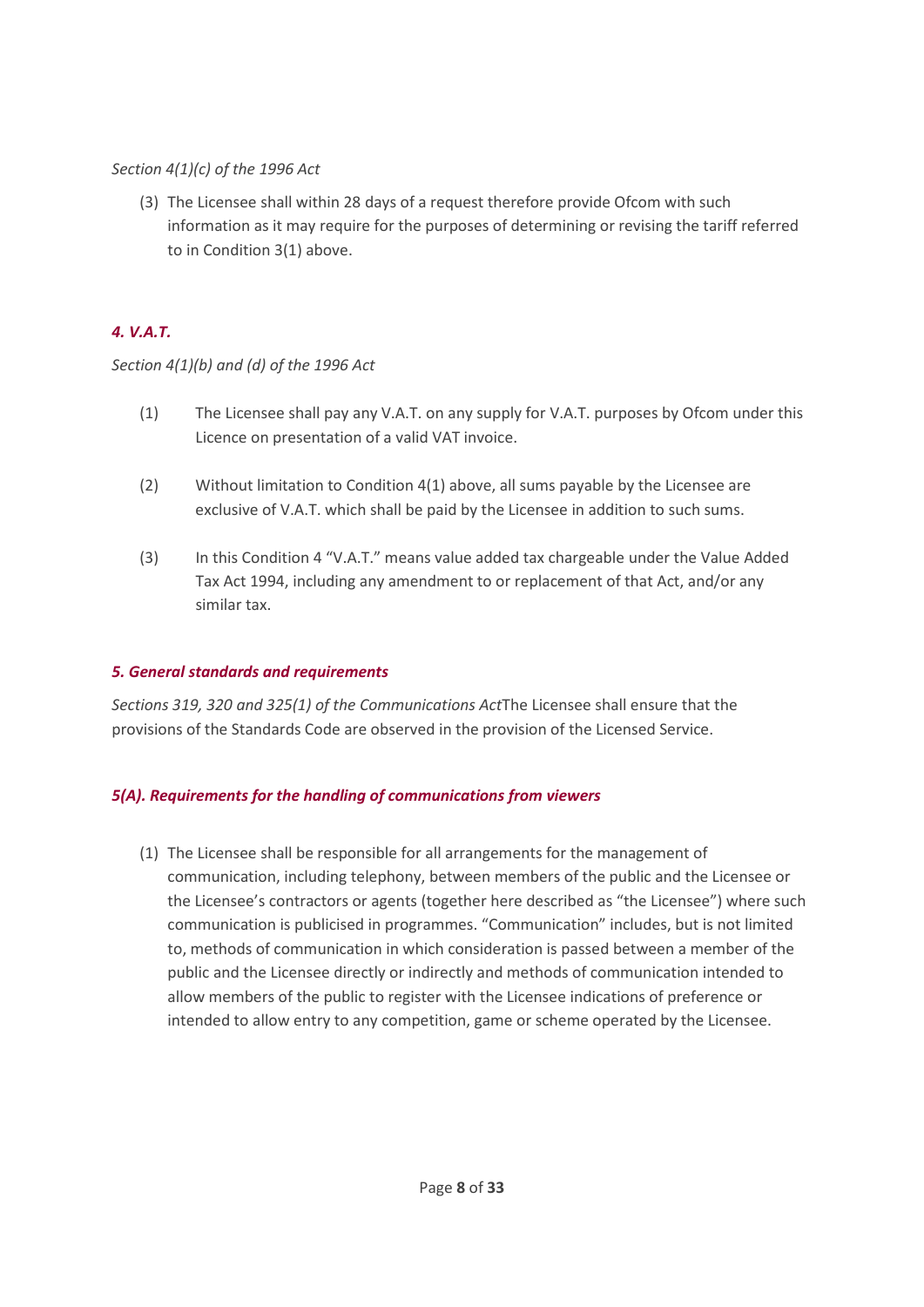- (a) Arrangements for the management of methods of communication publicised in programmes and intended to allow communication between members of the public and the Licensee must ensure, in particular, that:
	- (i) reasonable skill and care is exercised by the Licensee in the selection of the means of communication and in the handling of communications received;
	- (ii) voting, competitions, games or similar schemes are conducted in such ways as to provide fair and consistent treatment of all eligible votes and entries; and
	- (iii) publicity in programmes for voting, competitions, games or similar schemes is not materially misleading.
- (b) In addition to the requirements in sub-paragraph 2(a), the Licensee shall ensure that the provisions of the code approved by Ofcom for regulating the provision of premium rate services, or in the absence of such a code, the terms of any order made by Ofcom for such purposes, are observed in the provision of the Licensed Service.
- (3)
- (a) The Licensee shall implement and maintain appropriate compliance procedures to ensure arrangements for the management of methods of communication publicised in programmes and intended to allow communication between members of the public and the Licensee fulfil all the requirements set out in paragraph 2 above.
- (b) Where the Licensee uses a Controlled Premium Rate Service as defined under the PRS Condition in force at the time made under section 120 of the Communications Act 2003 as the method of communication for voting or competitions publicised within programme time, the Licensee shall ensure that its compliance procedures include a system of verification by an appropriate independent third party ("the third party"), in accordance with the following requirements:
	- (i) Verification shall include confirmation by the third party that an end-to-end analysis of the technical and administrative systems to be used for the receipt and processing of votes and competition entries from members of the public has been conducted and that such systems fulfil all the requirements set out in paragraph 2 above. All such systems and the analysis of such systems must be fully documented.

(2)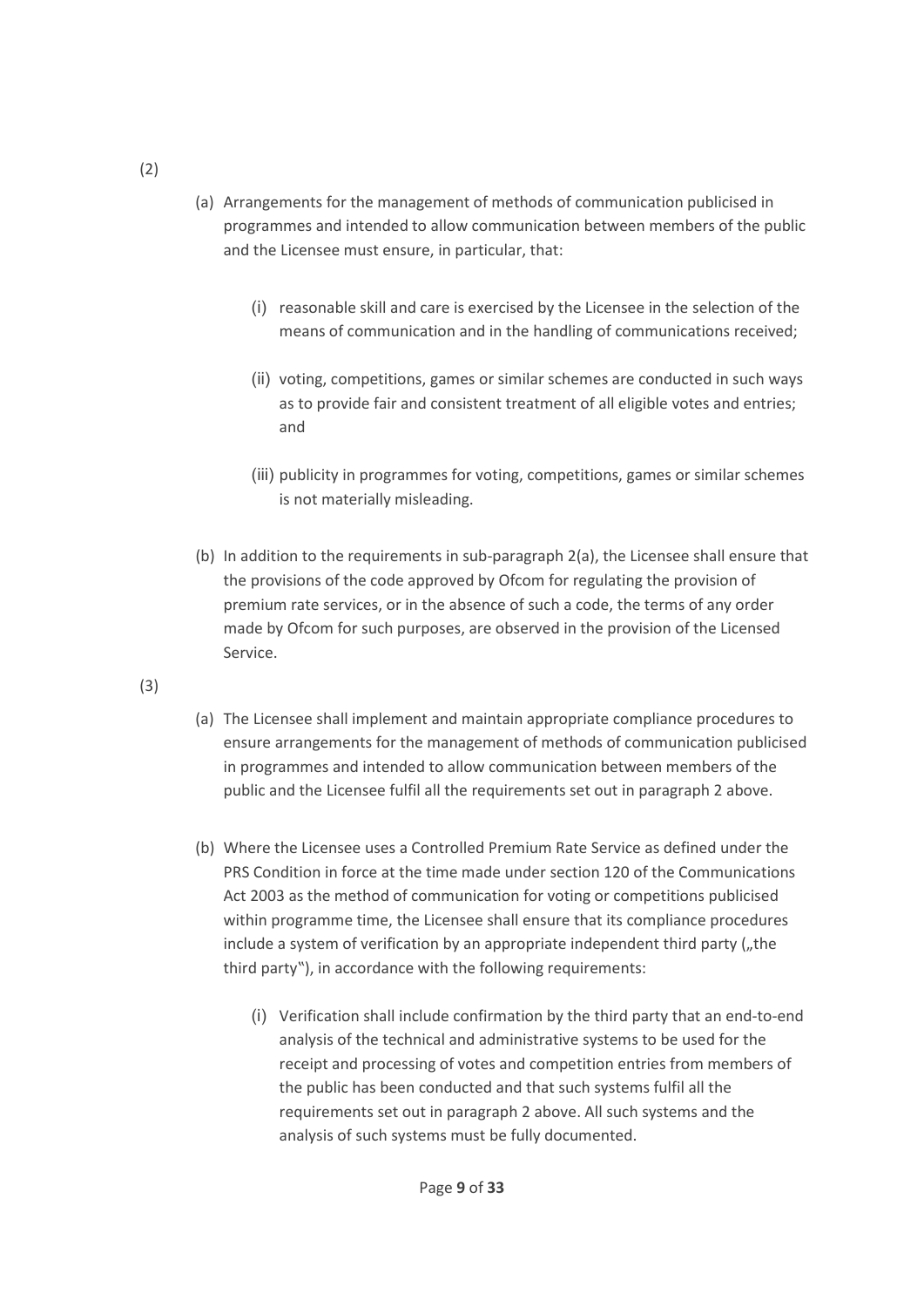- (ii) Verification shall include appropriately regular reviews by the third party of individual programmes. Such reviews must track all votes or competition entries through all stages from receipt, and the results of each review must be fully documented.
- (iii) The Licensee shall ensure that a Director of the Board (or, where there is no Board, an appropriate equivalent) ("the designated Director) has specific responsibility for verification.
- (iv) The Licensee shall ensure that the third party provides reports regarding analyses of processes (as specified under sub-paragraph 3(b)(i)) and reviews of individual programmes (as specified under sub-paragraph 3(b)(ii)) to the designated Director. If significant irregularities or other problems are discovered, the Licensee shall ensure that these are reported forthwith to Ofcom.
- (v) The Licensee shall provide forthwith and in an appropriate form any information requested by Ofcom regarding verification.
- (vi) The Licensee shall retain for at least two years all relevant data regarding votes and competition entries from callers by means of Controlled Premium Rate Services and all documentation regarding the verification of its systems (as specified under sub-paragraph 3(b)(i)) and the reviews of individual programmes (as specified under sub-paragraph 3(b)(ii)).
- (vii)The Licensee shall publish annually a statement signed by the designated Director confirming that he is satisfied that the Licensee has in place suitable procedures to fulfil the requirements of paragraph 3(b) and confirming the name of the third party engaged by the Licensee to fulfil the requirements of paragraph 3(b).

### <span id="page-9-0"></span>*5(B). ECTT Standards*

- (1) This condition applies if, and throughout the period during which, the Licensed Service:
	- (a) can be received by the general public in all parts of another ECTT Party using standard consumer equipment; and
	- (b) can be accessed in the relevant Party by means of an electronic programme guide which—
		- (i) is licensed or otherwise regulated under the law of the relevant Party, or
		- (ii) if the relevant Party is a Party other than the United Kingdom whose law does not regulate the provision of electronic programme guides, is provided by a person whose head office is in the relevant Party.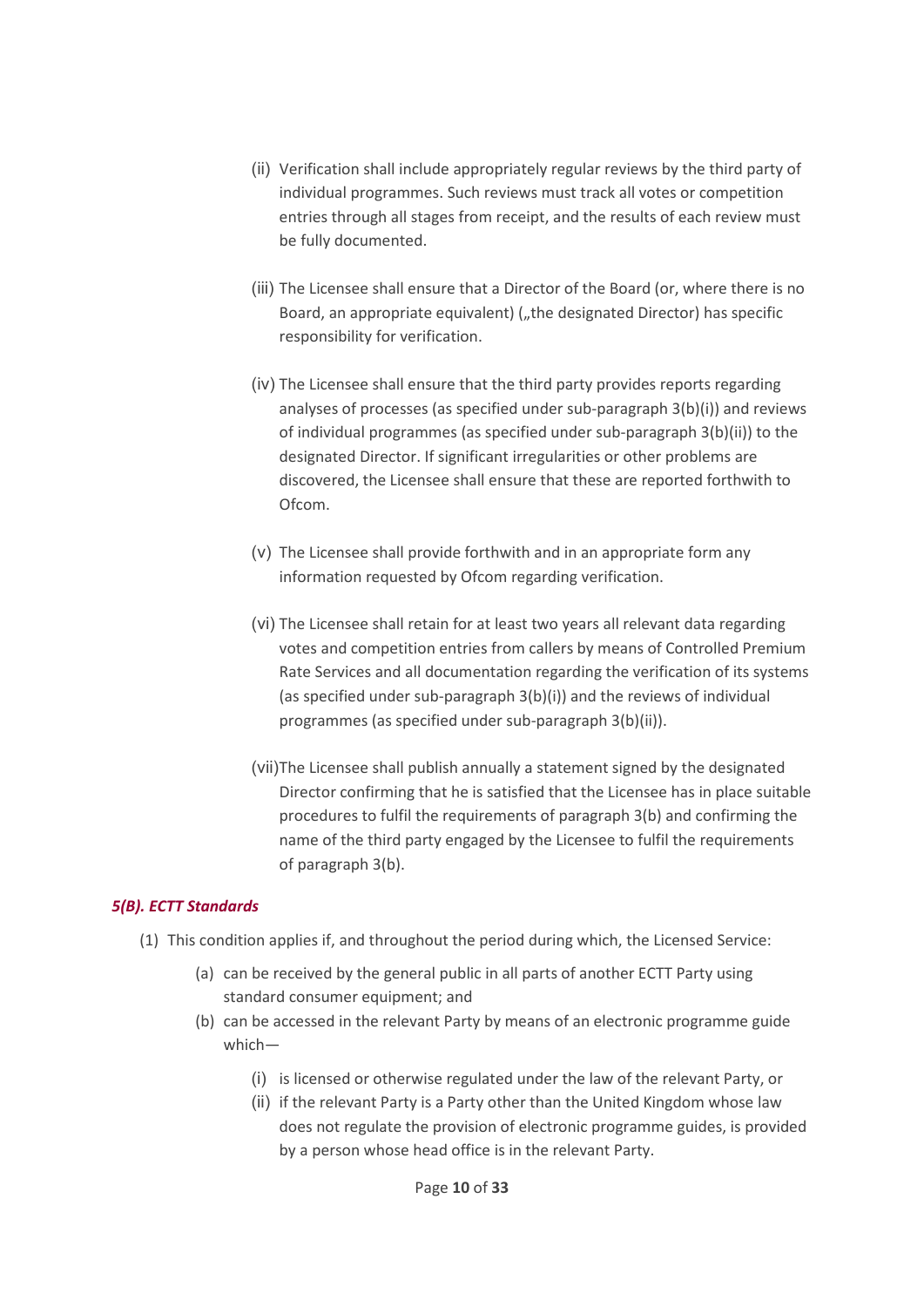(2) If this condition applies, the Licensee shall not broadcast advertising and tele-shopping which are specifically and with some frequency directed to audiences in a single ECTT Party other than the UK, in a way which that other ECTT Party has determined contravenes the rules of that ECTT Party, unless the rules concerned establish a discrimination between advertising and teleshopping transmitted by broadcasters within and outside the jurisdiction of that ECTT Party.

## <span id="page-10-0"></span>*6. Advertising and sponsorship standards and requirements*

### *Section 322 of the Communications Act*

- (1) The Licensee shall comply with all directions, whether general or specific and/or qualified or unqualified, given to them by Ofcom, with respect to:
	- (a) the maximum amount of time to be given over to advertisements in any hour or other period;
	- (b) the minimum interval which must elapse between any two periods given over to advertisements;
	- (c) the number of such periods to be allowed in any programme or in any hour or day; and
	- (d) the exclusion of advertisements from a specified part of the Licensed Service,

which directions may make different provision for different parts of the day, different parts of the week, different types of programmes or for other differing circumstances.

### *Sections 325(4) and (5) and 321(4) of the Communications Act*

- (2) The Licensee shall comply with all directions given to them by Ofcom with regard to advertisements or methods of advertising or sponsorship, including directions with respect to:
	- (a) the exclusion from the Licensed Service of a particular advertisement, or its exclusion in particular circumstances;
	- (b) the descriptions of advertisements and methods of advertising to be excluded from the Licensed Service (whether generally or in particular circumstances); and
	- (c) the forms and methods of sponsorship to be excluded from the Licensed Service (whether generally or in particular circumstances).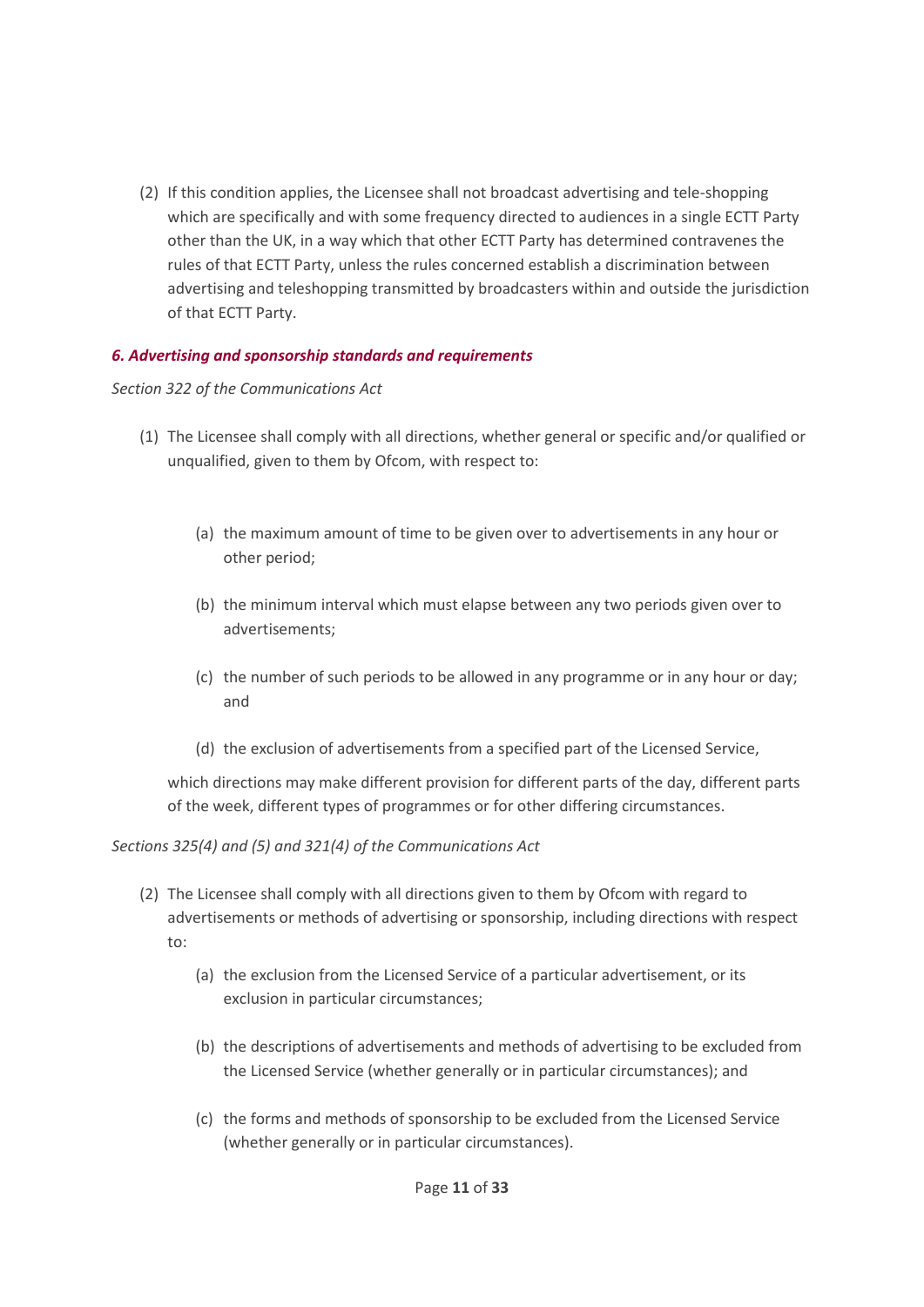# *Section 121 to 123 and 321(4) of the Communications Act*

(3) The Licensee shall ensure that the provisions of the code approved by Ofcom for regulating the provision of premium rate services, or in the absence of such a code, the terms of any such order made by Ofcom for such purposes, are observed in the provision of the Licensed Service.

# *Section 321(1) and 321(4) of the Communications Act*

(4) The Licensee shall ensure that the provisions of the Standards Code set to secure the objectives in Section 319(2)(a) and (g) to (j) of the Communications Act and relating to standards and practice in advertising and sponsorship of programmes and any prohibitions of advertisements and forms and methods of advertising or sponsorship of programmes are observed in the provision of the Licensed Service.

## *Section 321(4) of the Communications Act*

- (5) The Licensee shall supply to Ofcom details, in whatever form and within such period as Ofcom may reasonably require, of any particular advertisement or any class of advertisement specified by Ofcom or any sponsored programme which Ofcom shall from time to time request.
- *(6)* This Condition shall only apply to the Licensed Service to the extent that it is available for reception by members of the public.

# <span id="page-11-0"></span>*7. Electronic Programme Guides*

### *Section 311(1) of the Communications Act*

- (1) To the extent that the Licensed Service consists in or includes an EPG the Licensee shall ensure that the provisions of the Code on Electronic Programme Guides are observed in the provision of the Licensed Service.
- (2) To the extent that the Licensed Service consists in or includes a Regulated EPG, the Licensee shall secure that the only television programme services that are listed or promoted by, or which can be accessed through, the guide are television programme services that:
	- (a) are provided by or under a broadcasting licence granted by Ofcom; or
	- (b) do not fall, in pursuance of section 211(1) of the Communications Act, to be regulated by Ofcom.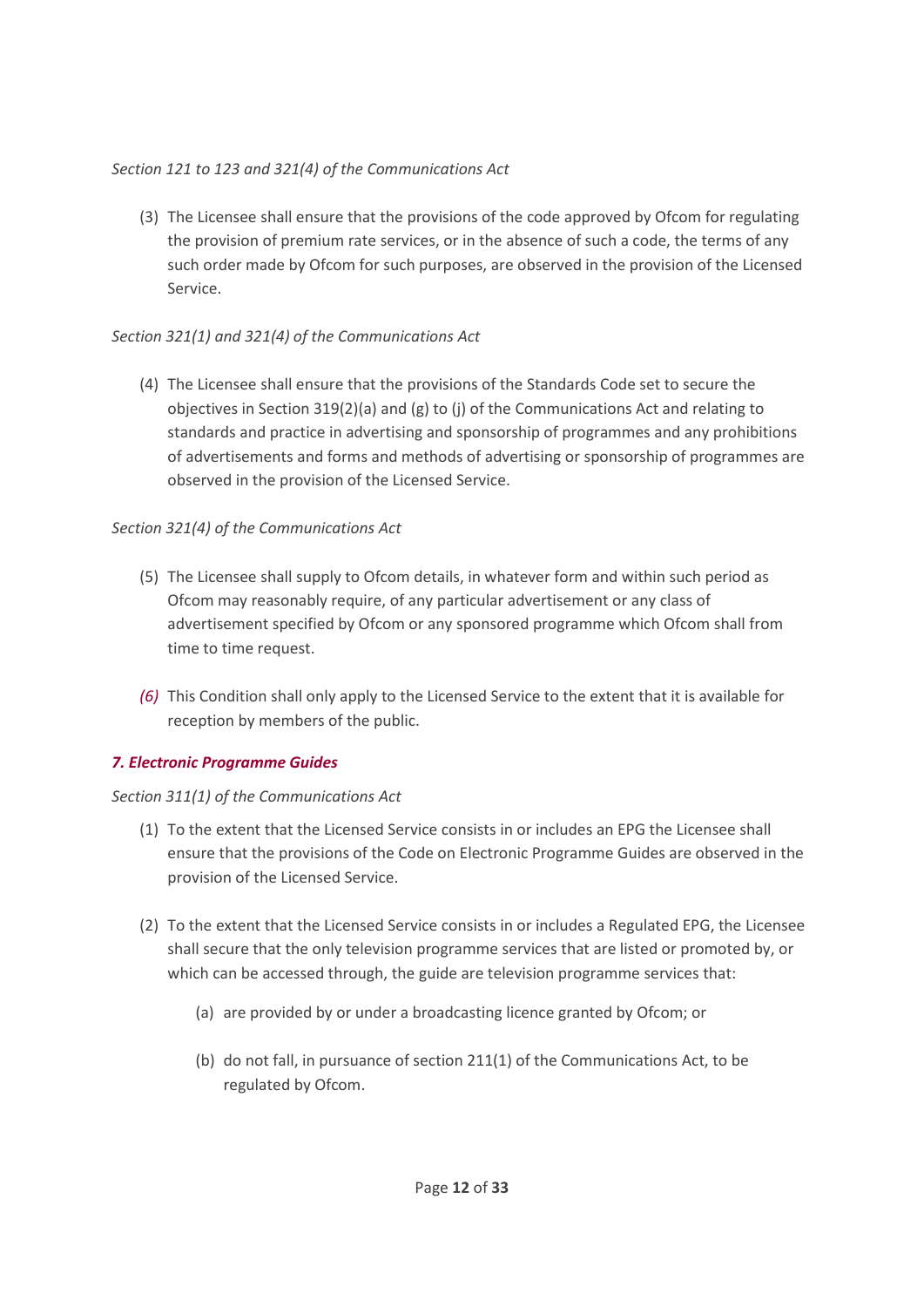# <span id="page-12-0"></span>*8. Retention and production of recordings*

# *Section 325(1) and (2) of the Communications Act*

- (1) The Licensee shall adopt procedures acceptable to Ofcom for the retention and production of recordings of the Licensed Service's broadcast output in sound and vision. If the Licensed Service is an EPG, it may instead adopt procedures acceptable to Ofcom for the retention and production of the information contained in the EPG in human-readable form. The EPG data should be clearly visible as well as the relevant channel, time, date and region.
- (2) In particular, the Licensee shall:
	- (a) make and retain or arrange for the retention of a recording in sound and vision of every programme included in the Licensed Service for a period of 90 days from the date of its inclusion therein. If the Licensed Service is an EPG, it may instead make and retain or arrange for the retention of the information contained in the EPG in human-readable form for the same period;
	- (b) at the request of Ofcom forthwith produce to Ofcom any such recording or information for examination or reproduction; and
	- (c) at the request of Ofcom forthwith produce to Ofcom any script or transcript of a programme included in the Licensed Service which they are able to produce to it.

# <span id="page-12-1"></span>*9. General provision of information to Ofcom*

*Section 4(1)(c), 5(1)(a) and 19 of the 1990 Act Section 143(5) of the 1996 Act* 

- (1) The Licensee shall furnish to Ofcom in such manner and at such times as Ofcom may reasonably require such documents, accounts, returns, estimates, reports, notices or other information as Ofcom may require for the purpose of exercising the functions assigned to it by or under the 1990 Act, the 1996 Act, or the Communications Act and in particular (but without prejudice to the generality of the foregoing):
	- (a) a declaration as to its corporate structure (or the equivalent if the Licensee is not a body corporate) in such form and at such times as Ofcom shall specify;
	- (b) such information as Ofcom may reasonably require from time to time for the purposes of determining whether the Licensee on any ground is a disqualified person by virtue of any of the provisions in Section 143(5) of the 1996 Act and/or Schedule 2 to the 1990 Act or contravenes requirements imposed by or under Schedule 14 of the Communications Act;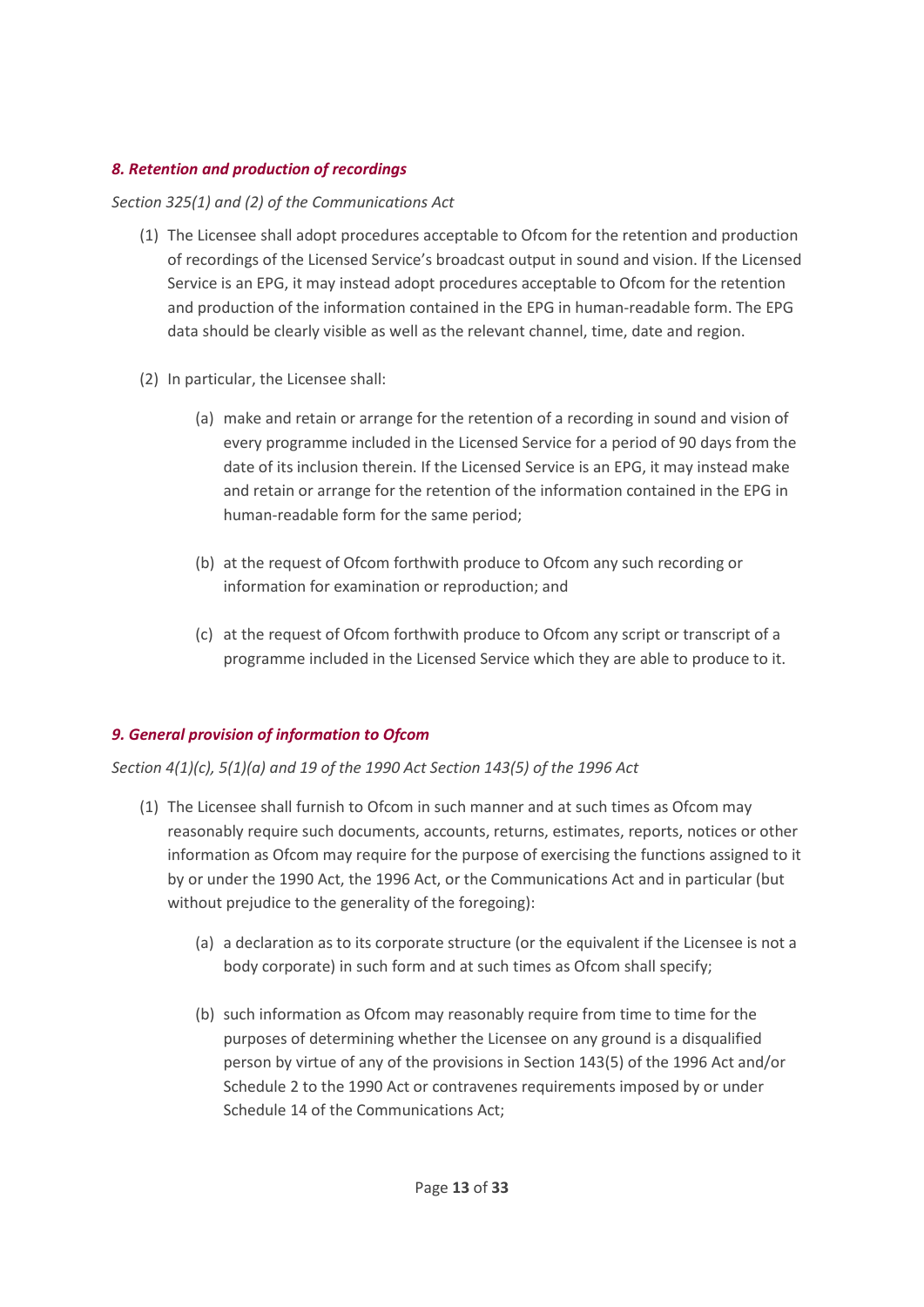- (c) income and expenditure returns and supplementary annexes (including, without limitation, such information as Ofcom shall require from time to time in relation to the shares of multiplex revenue attributable to the Licensee (as determined in accordance with Section 15 of the 1996 Act) in relation to such accounting periods as Ofcom may specify;
- (d) annual statements of their multiplex revenue in respect of each entire accounting period of theirs in such form as Ofcom shall require.

# <span id="page-13-0"></span>*10. Notifications to Ofcom*

*Section 26(2) of the 1996 Act (see also paragraph 95 of Part 2, Schedule 15 to the Communications Act)*

- (1) The Licensee shall:
	- (a) on entering into any agreement with the provider of a television multiplex service or general multiplex service for the provision of digital television additional services provided under this Licence to be broadcast by means of that provider's service, notify Ofcom in such form and manner as Ofcom may from time to time require:
		- (i) of the identity of the service by means of which it will be broadcast;
		- (ii) of the characteristics of the digital television additional services to which the agreement relates;
		- (iii) of the period during which the digital television additional services will be provided; and
		- (iv) where under the agreement the Licensee will be entitled to the use of a specified amount of digital capacity, of that amount;
	- (b) when any such agreement is varied so far as it relates to any of the matters mentioned in Condition 10(1)(a) above, notify Ofcom of the variation so far as relating to those matters; and
	- (c) where the Licensee is providing a digital television additional services under this Licence to the provider of a television multiplex or general multiplex service in accordance with such an agreement as is mentioned in Condition 10(1)(a) above but intends to cease doing so, notify Ofcom of that fact and of the date on which he intends to cease doing so.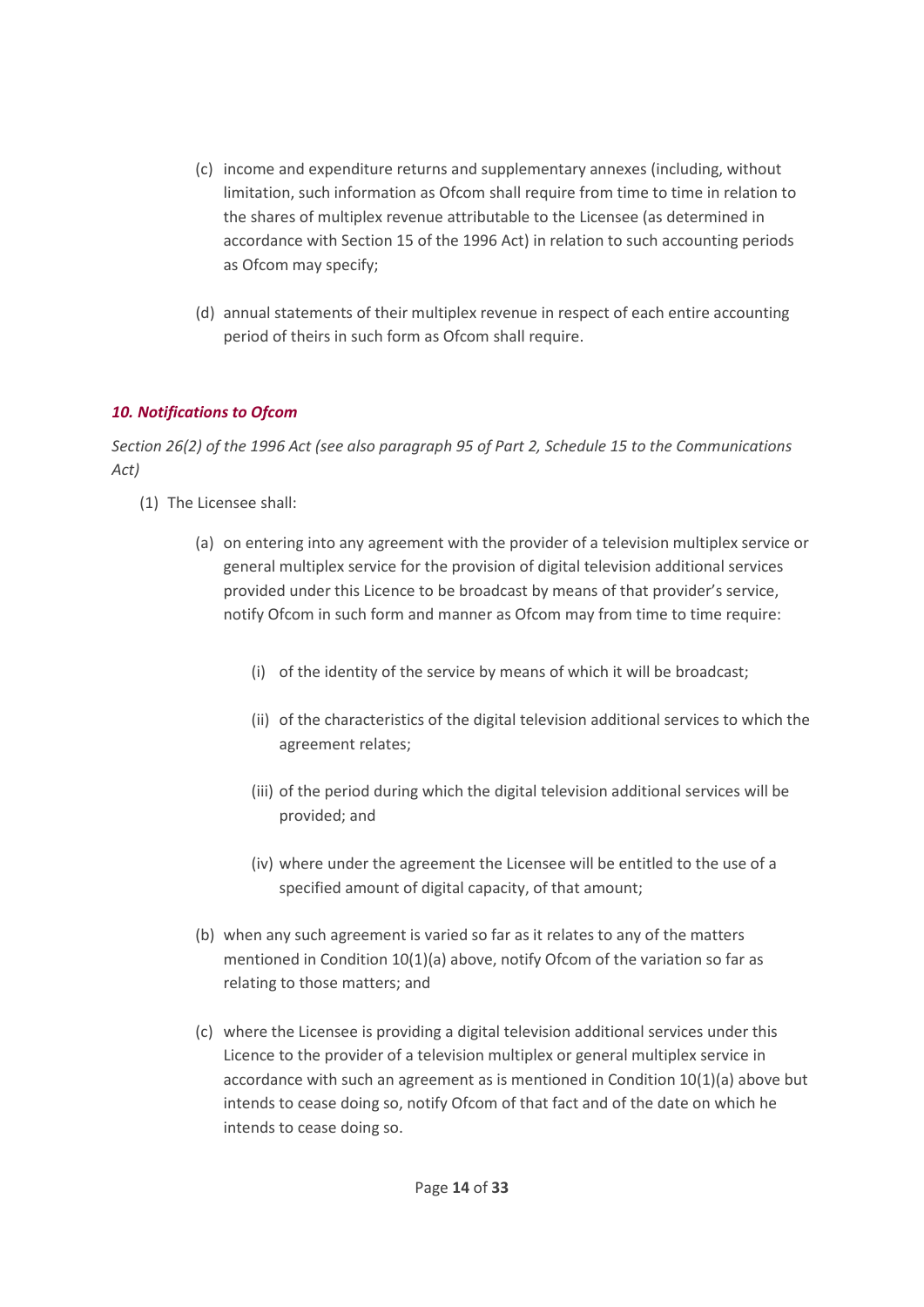### *Section 5(5) of the 1996 Act*

- (2) The Licensee shall inform Ofcom forthwith in writing if:
	- (a) the Licensee becomes aware that any order is made or any resolution is passed or other action is taken for the dissolution, termination of existence, liquidation (whether compulsory or voluntary), or winding up of the Licensee (otherwise than for the purpose of reconstruction or amalgamation made whilst the Licensee is solvent and previously approved in writing by Ofcom) in accordance with Condition 13 below) or a liquidator, trustee, receiver, administrative receiver, administrator, manager or similar officer is appointed in respect of the Licensee, or in respect of all or any part of their assets; or
	- (b) the Licensee makes or proposes to enter into any scheme of compromise or arrangement with their creditors; save for the purposes of amalgamation or reconstruction whilst the Licensee is solvent; or
	- (c) the Licensee permits an execution to be levied against their assets and/or chattels and allows such execution to remain outstanding for more than 14 days; or
	- (d) the Licensee becomes aware that any person having control of the Licensee does or is subject to any of the events specified in Condition 10(2)(a) to (c) above; or
	- (e) anything analogous to or having a substantially similar effect to any of the events specified in Condition  $10(2)(a)$  to (d) above occurs under the laws of any applicable jurisdiction.

# *Sections 3(6) and (7) and 4(1)(c) of the 1996 Act*

- (3) The Licensee shall inform Ofcom when final judgment is awarded against them in any court proceedings brought against them in respect of the inclusion in the Licensed Service of any defamatory, seditious, blasphemous or obscene matter or any matter which constitutes an injurious falsehood or slander of title or any tort or an infringement of any copyright, moral right, right in a performance, design right, registered design, service mark, trademark, letters patent or other similar monopoly right or a contravention of the provisions of the Official Secret Acts or of any statutory enactment or regulation for the time being in force or a criminal offence or contempt of Court or breach of Parliamentary privilege.
- (4) The Licensee shall inform Ofcom if he or any individual having control over them within the meaning of paragraph 1(3), Part I of Schedule 2 to the 1990 Act, is sentenced to a term of imprisonment (including a suspended term) on conviction of a criminal offence.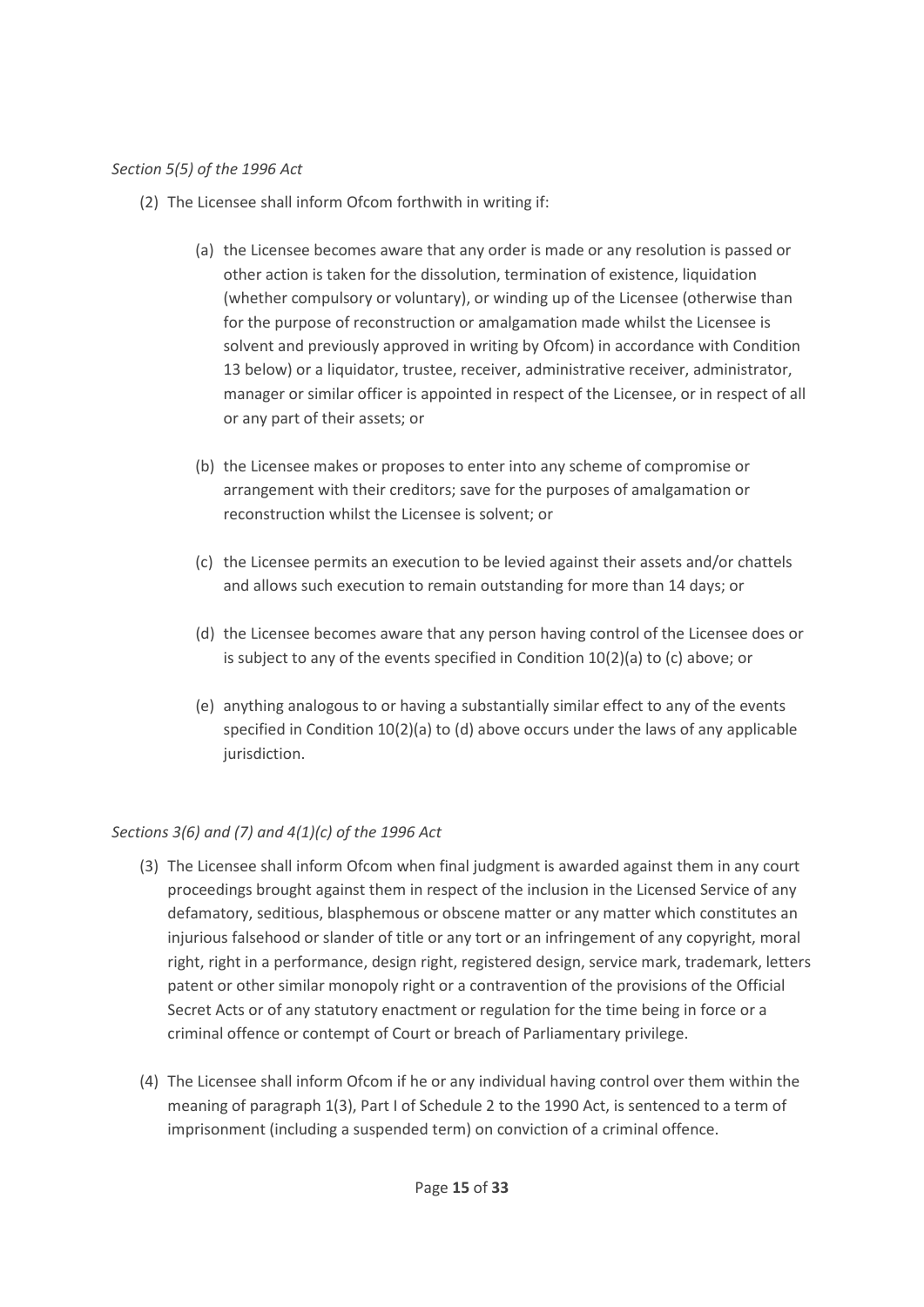### *Article 1(3)(b) of the Audiovisual Media Services Directive*

- (5) The Licensee shall notify Ofcom of any change that may affect the criteria under which the Licensed Service falls under the jurisdiction of the UK as soon as reasonably practicable.
- (6) The Licensee shall notify Ofcom if there is a change in the persons having control over the Licensee within the meaning of Schedule 2, Part I paragraph 1(3) of the 1990 Act.

In particular (but without prejudice to the generality of the foregoing) the Licensee shall notify Ofcom as soon as reasonably practicable:

- (a) of any changes to persons that hold a 'majority interest' in the Licensee;
- (b) of any changes to persons who exercise 'de facto' control over the Licensee; and
- (c) if any person in control of the Licensee enters into a 'control arrangement'.
- (7) For the purposes of Condition 10(6)(a) to (c):
	- (a) a person holds a 'majority interest' where they hold, or are beneficially entitled to, more than 50 per cent of the equity share capital, or possess more than 50 per cent of the voting power in the company;
	- (b) a person can exercise 'de facto control' where they do not have a majority interest, but are regarded as controlling a company where it is reasonable, having regard to all the circumstances, to expect that they would (if they chose to) be able in most cases or in significant respects, by whatever means and whether directly or indirectly, to achieve the result that affairs of the body are conducted in accordance with their wishes;
	- (c) a person in control of the Licensee enters into a 'control arrangement' where they hold, or are beneficially entitled to, 50 per cent of the company's equity share capital, or possess 50 per cent of the voting power in the company, and have an arrangement with any other participant in the company as to how any voting power possessed by either of them is to be exercised or not. 'Arrangement' includes any agreement or arrangement whether or not it is, or is intended to be, legally enforceable; and
	- (d) a person shall be treated—
		- (i) as holding, or being beneficially entitled to, any equity share capital which is held by a body corporate which they control or to which such a body corporate is beneficially entitled, and
		- (ii) as possessing any voting power possessed by such a body corporate.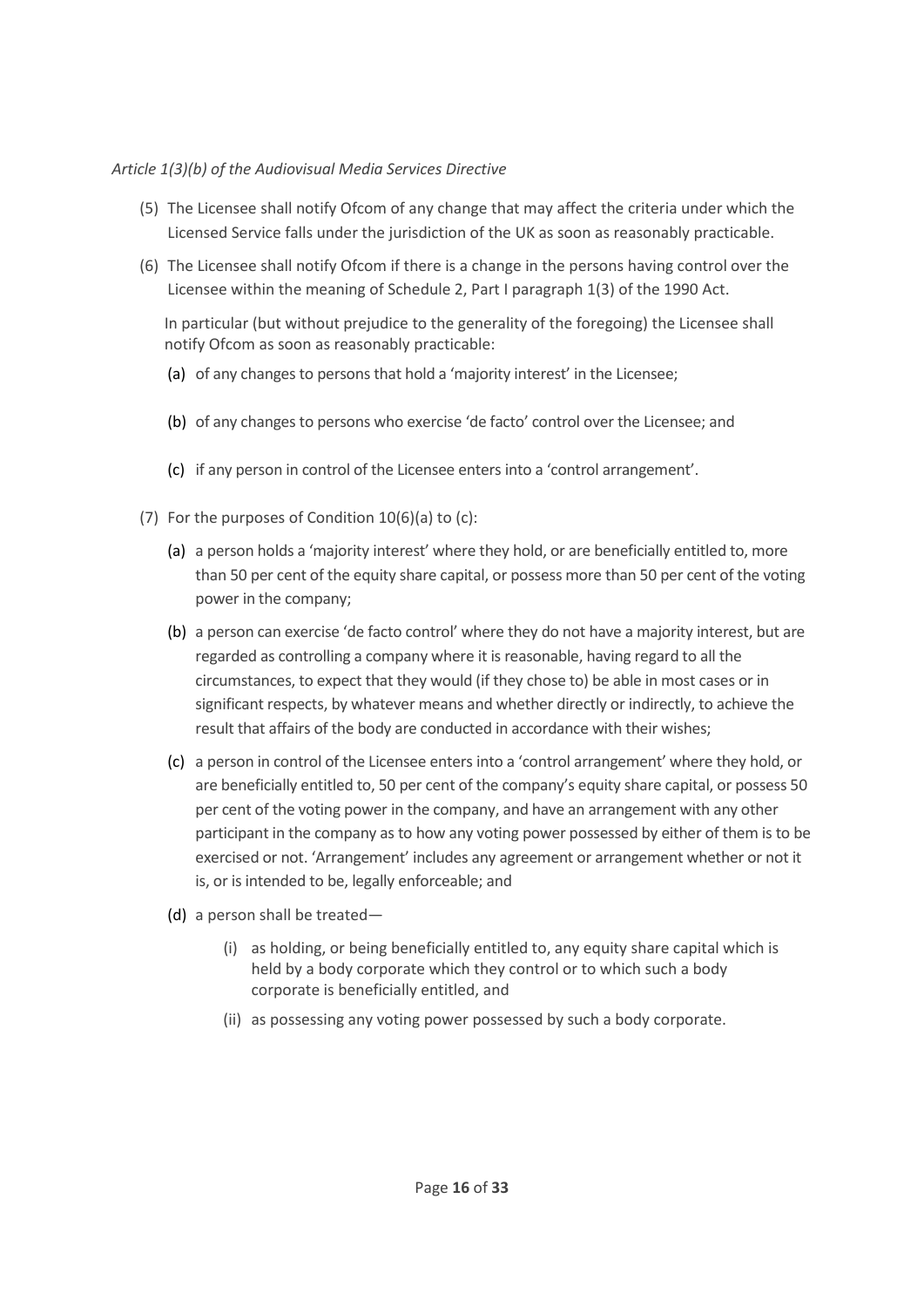## <span id="page-16-0"></span>*11. Fair and effective competition*

*Section 316 of the Communications Act*

- (1) The Licensee shall:
	- (a) not enter into or maintain any arrangement, or engage in any practice, which is prejudicial to fair and effective competition in the provision of licensed services or of connected services; and
	- (b) comply with any code or guidance for the time being approved by Ofcom for the purpose of ensuring fair and effective competition in the provision of licensed services or of connected services; and
	- (c) comply with any direction given by Ofcom to the Licensee for that purpose.
- (2) In this Condition 11 "connected services" and "licensed service" have the meanings given to them in Section 316(4) of the Communications Act.

## <span id="page-16-1"></span>*12. Compliance with ownership restrictions*

*Section 5(1) and (2) of the 1996 Act*

- (1) The Licensee shall comply in all respects with the restrictions and requirements imposed on them by or under Schedule 2 to the 1990 Act and Schedule 14 to the Communications Act to the extent that such requirements apply to them.
- (2) The Licensee shall comply with any direction of Ofcom requiring them to take, or arrange for the taking of, any steps specified by Ofcom for the purposes of complying with the requirements referred to in Condition 12(1) above.
- (3) The Licensee shall inform Ofcom of any circumstances or events which would give rise to a breach of the Licensee's obligations imposed on them by or under Schedule 2 to the 1990 Act or a contravention of the requirements imposed by or under Schedule 14 to the Communications Act immediately upon becoming aware of such circumstances or events.

# <span id="page-16-2"></span>*13. Transferability of the Licence*

*Sections 3(6) & (7) of the 1996 Act*

This Licence is not transferable except with the prior consent in writing of Ofcom. Without prejudice to the generality of the foregoing, such consent shall not be given unless Ofcom is satisfied that the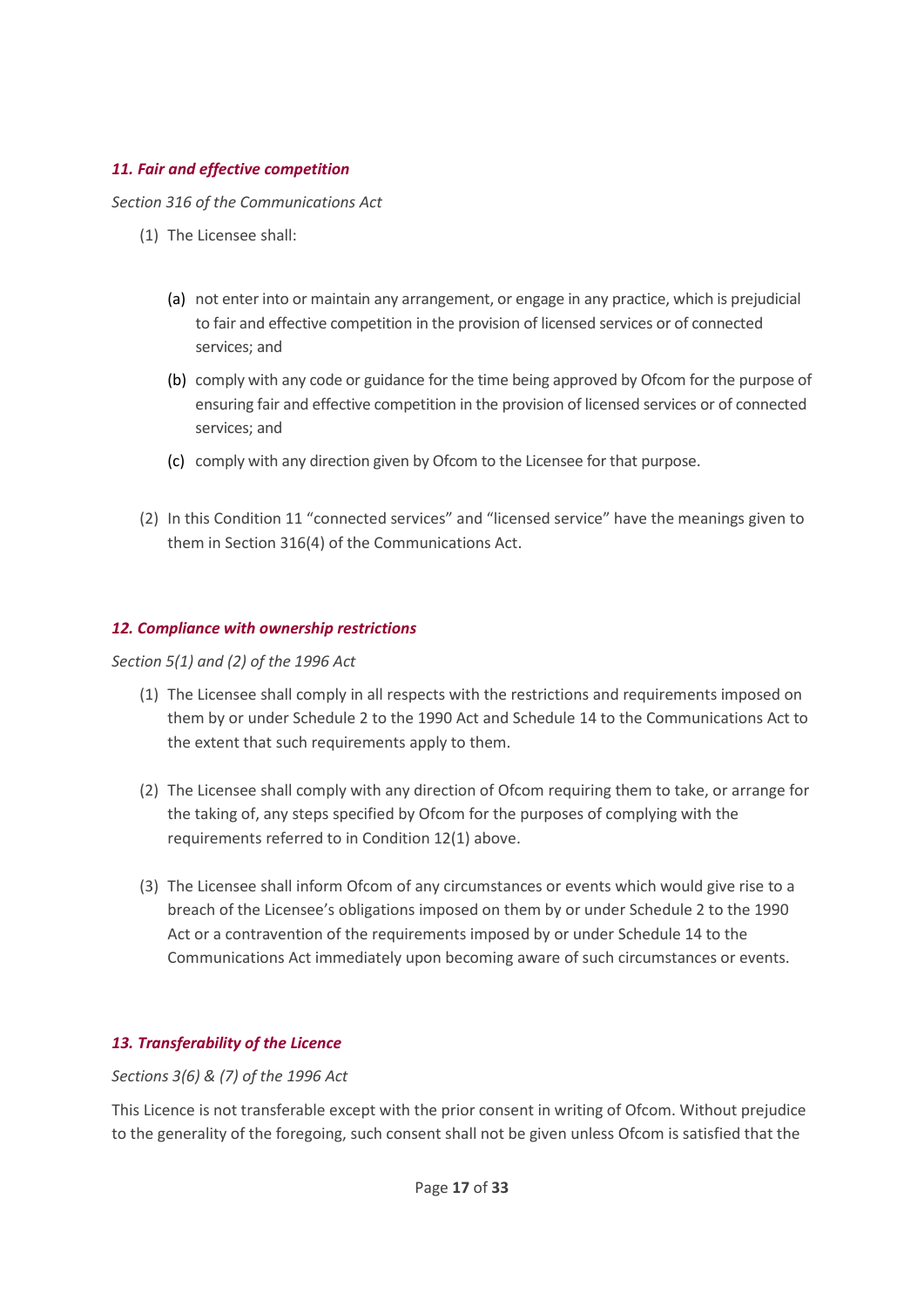person or persons to whom it is proposed to transfer the Licence would be in a position to comply with all of the Conditions.

# <span id="page-17-0"></span>*14. Compliance*

### *Section 4(1)(a) and 4(2) of the 1990 Act and Sections 335 and 336 of the Communications Act*

(1) The Licensee shall comply with any direction given to them by Ofcom in respect of any matter, subject or thing which direction is in the opinion of Ofcom appropriate, having regard to any duties which are or may be imposed on it, or on the Licensee by or under the 1990 Act, the 1996 Act, the Communications Act or any relevant international obligations and all relevant codes and guidance.

# *Section 4(1)(a), (c) and (d) of the 1990 Act and Sections 321(4), 325(1) and 335 of the Communications Act and Article 10 of the European Convention of Transfrontier Television*

- (2) The Licensee shall adopt procedures and ensure that such procedures are observed by those involved in providing the Licensed Service for the purposes of ensuring that programmes included in the Licensed Service comply in all respects with the provisions of this Licence, the 1990 Act, the 1996 Act, the Communications Act, relevant international obligations and all relevant codes and guidance. The Licensee shall, without prejudice to the generality of the foregoing, ensure that:
	- (a) there are sufficient persons involved in providing the Licensed Service who are adequately versed in the requirements of this Licence, the 1990 Act, the 1996 Act, the Communications Act, relevant international obligations and all relevant codes and guidance and that such persons are able to ensure compliance with such requirements on a day to day basis;
	- (b) adequate arrangements exist for the immediate implementation of such general and specific directions as may from time to time be given to the Licensee by Ofcom;
	- (c) if Condition 5(B) applies, the requirements of the European Convention on Transfrontier Television are complied with where practicable, having regard to the provisions set out in Article 10 of the Treaty and any guidance issued and from time to time revised by Ofcom for the purpose of giving effect to those provisions;
	- (cc) the quotas set out in Articles 16(1) and (2), 17 and 18 of the Audiovisual Media Services Directive are complied with where practicable;
	- (d) adequate arrangements exist for the advance clearance of advertisements of such types and for such products as Ofcom shall determine;
	- (e) that in each department of the Licensee where any of the procedures referred to in this Condition are to be implemented the member of staff responsible is of sufficient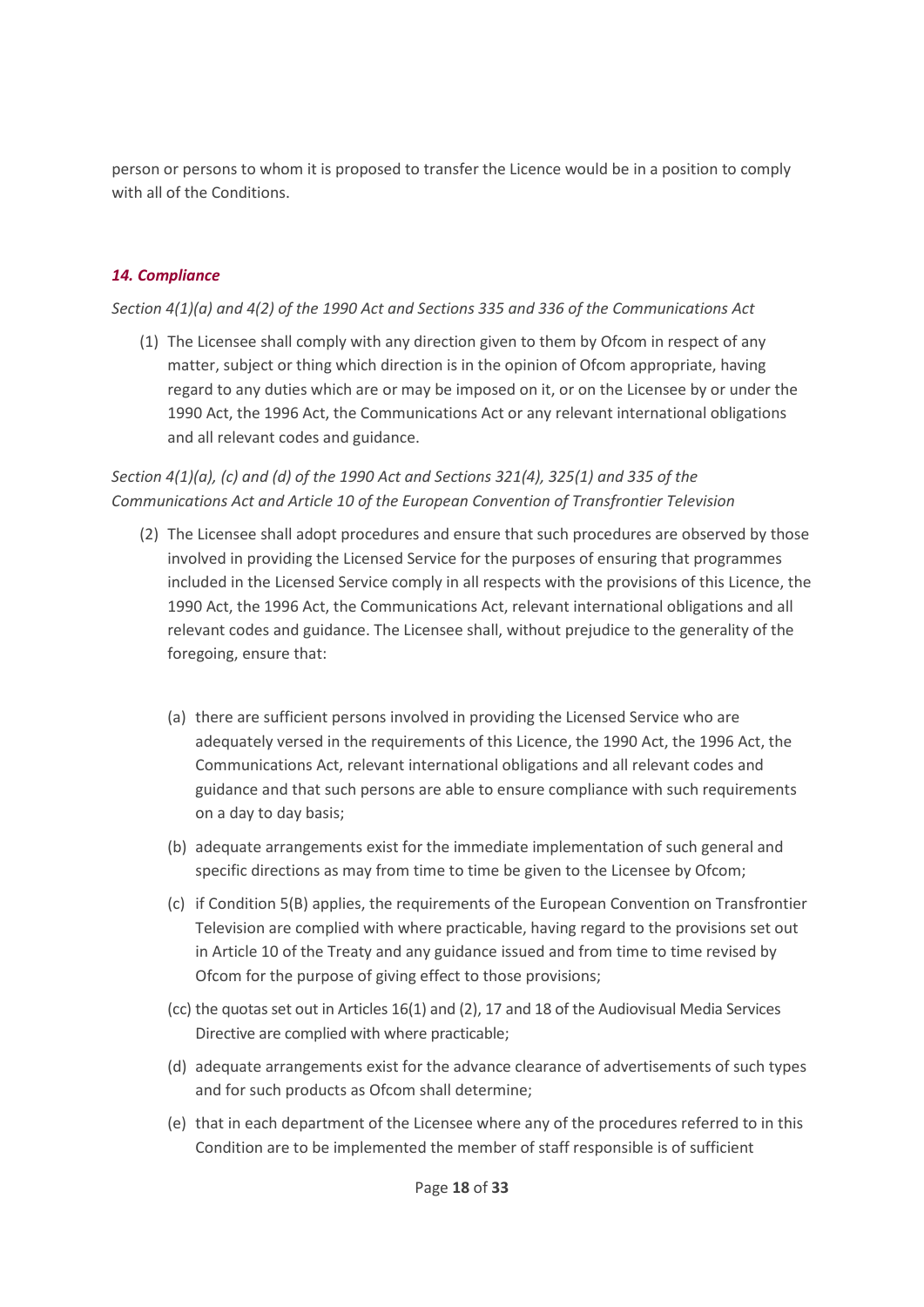seniority to ensure immediate action and that issues relating to compliance may be brought where necessary directly before senior management for consideration.

(3) The Licensee shall supply Ofcom with details of the procedures (and of any revision of such procedures) adopted by them and required to be observed by those involved in providing the Licensed Service for the purposes of Condition 14(2) above.

## *Section 335(4) of the Communications Act*

(4) For the purposes of this Condition and Section 335 of the Communications Act, all Conditions of this Licence that are included by virtue of Part 3, Chapter 4 (Regulatory provisions) of the Communications Act are in addition to and have effect subject to any Conditions included by virtue of Section 335 of the Communications Act (Conditions securing compliance with international obligations).

# *Section 4(1)(c) of the 1996 Act*

(5) The Licensee shall supply to Ofcom post-transmission data in relation to the programmes included in the Licensed Service covering such information and in such form as Ofcom shall specify, to be delivered to Ofcom as soon after transmission of the programmes to which they relate as Ofcom may require.

# <span id="page-18-0"></span>*15. Government directions and representations*

### *Sections 335 and 336 of the Communications Act*

- (1) The Licensee shall if so directed by Ofcom:
	- (a) include in the Licensed Service, at such times as may be specified to Ofcom by the Secretary of State or any other Minister of the Crown, such announcement as may be specified by a notice given pursuant to Section 336(1) of the Communications Act; or
	- (b) refrain from including in the programmes included in the Licensed Service any matter or description of matter specified to Ofcom by the Secretary of State by a notice given pursuant to Section 336(5) of the Communications Act.
- (2) The Licensee may when including an announcement in the Licensed Service in accordance with Condition 15(1)(a) above indicate that the announcement is made in pursuance of a direction by Ofcom.
- (3) The Licensee shall comply with all relevant Conditions of this Licence and any directions given to them by Ofcom pursuant to a notification to Ofcom by the Secretary of State for the purpose of enabling Her Majesty's Government in the United Kingdom to give effect to any international obligations of the United Kingdom.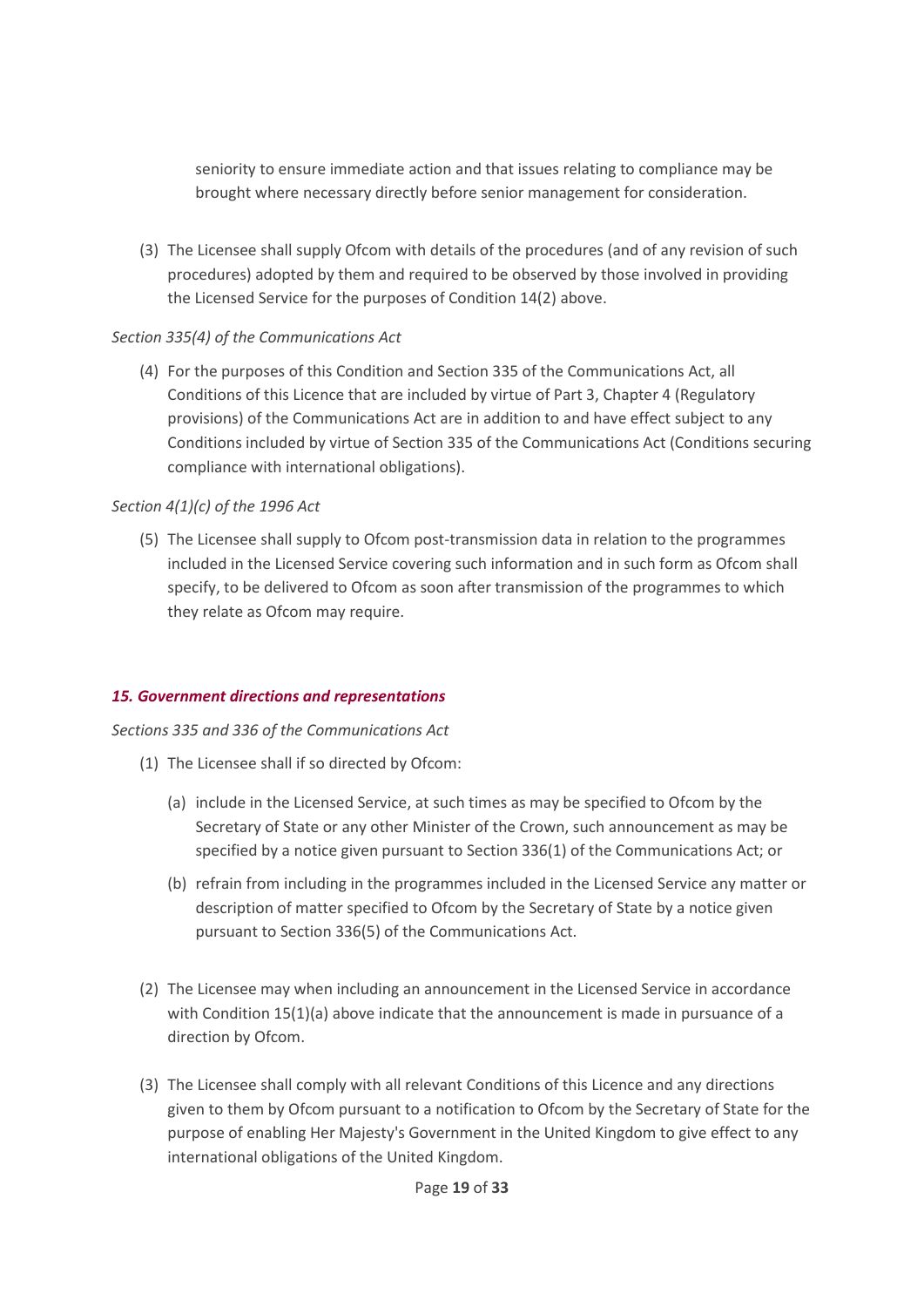- (4) Where Ofcom:
	- (a) has given the Licensee a direction to the effect referred to in Condition 15(1)(b) above; or
	- (b) in consequence of the revocation by the Secretary of State of the notice giving rise to the issuing of such a direction, has revoked that direction or where such a notice has expired, the Licensee may include in the Licensed Service an announcement of the giving or revocation of the direction or of the expiration of the notice, as the case may be.
- (5) Paragraphs (1), (2) and (4) of this Condition 15 shall only apply to the Licensed Service to the extent that it is available for reception by members of the public.

# <span id="page-19-0"></span>*16. Standards complaints*

*Section 325(1)(b) and 328(1) of the Communications Act*

- (1) The Licensee shall ensure that procedures acceptable to Ofcom for the handling and resolution of Standards Complaints in respect of programmes included in the Licensed Service are established and maintained and shall ensure that such procedures are duly observed.
- (2) The Licensee shall for a period of at least 12 months keep a written record of any complaints referred to in Condition 16(1) above, and a written record of any response given by the Licensee in relation to any such complaint and shall make such records available to Ofcom at such times as Ofcom may reasonably require.

# <span id="page-19-1"></span>*17. Fairness and privacy complaints*

*Sections 115 and 119 of the 1996 Act (see also Section 327 of the Communications Act*

- (1) The Licensee shall comply with such directions and requests for information as may be given to them by Ofcom following receipt by them from Ofcom of a copy of a fairness complaint that relates to the provision of the Licensed Service, and in particular the Licensee shall, if so requested:
	- (a) provide Ofcom with a recording in sound and vision of the programme, or any specified part of it, to which the complaint relates if and so far as such a recording is in their possession;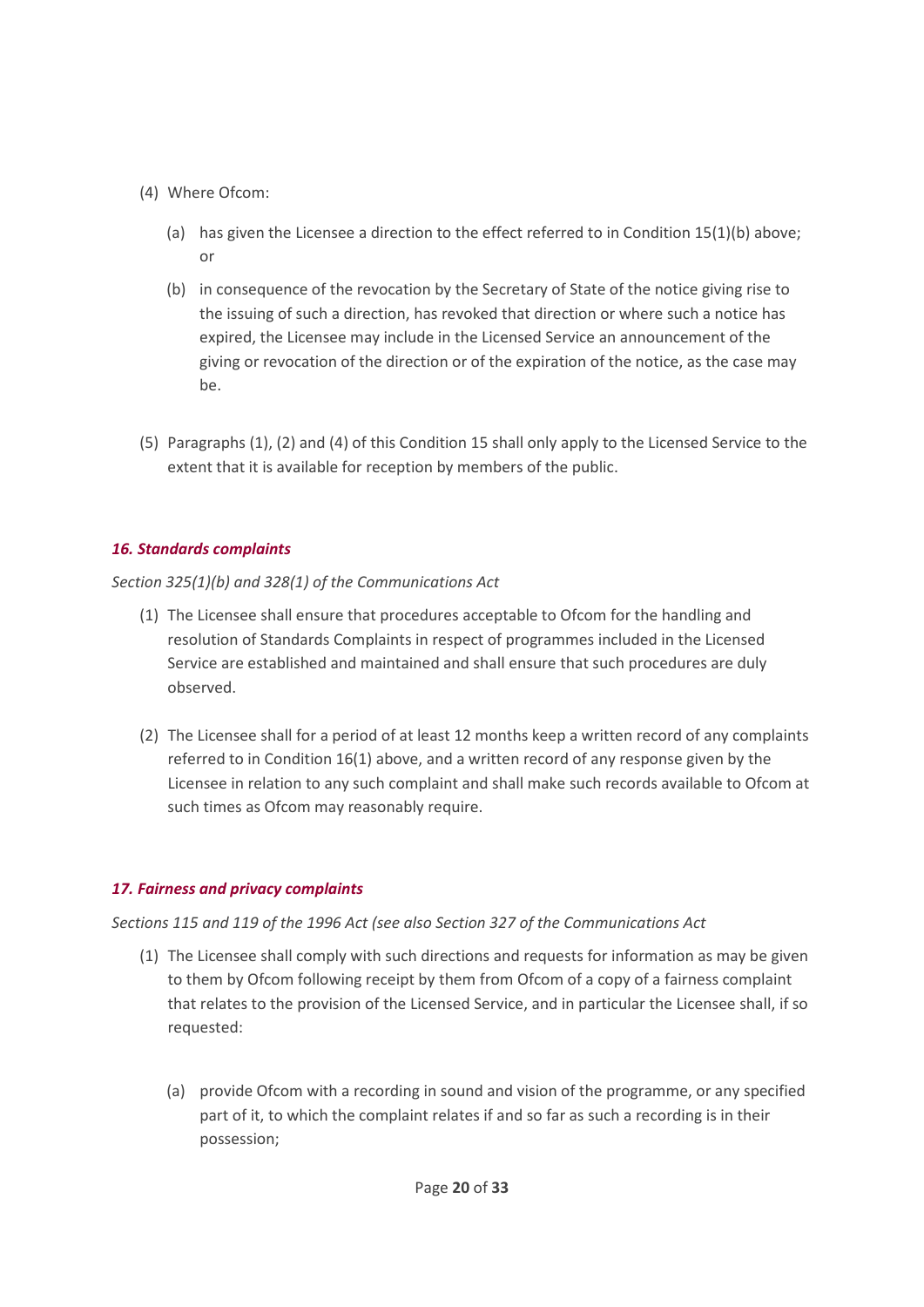- (b) make suitable arrangements for enabling the complainant to view any such recording, or any specified part of it, to which the complaint relates if and so far as such a recording is in their possession;
- (c) provide Ofcom and the complainant with a transcript of so much of the programme, or any specified part of it, to which the complaint relates, as consisted of speech, if and so far as the Licensee is able to do so;
- (d) provide Ofcom and the complainant with copies of any documents in the possession of the Licensee that are originals or copies of any correspondence between the Licensee and the person affected or the complainant in connection with the complaint;
- (e) provide Ofcom with such other things that Ofcom may specify or describe and that appear to Ofcom to be relevant to its consideration of the complaint and to be in the possession of the Licensee;
- (f) furnish to Ofcom and the complainant a written statement in answer to the complainant;
- (g) attend Ofcom and assist it in its consideration of the complaint;
- (h) take such steps as he reasonably can to ensure compliance with any request made by Ofcom to any other person under Section 115(7) of the 1996 Act.

# *Sections 119 and 120 of the 1996 Act (see also Section 327 of the Communications Act)*

- (2) The Licensee shall comply with such directions as may be given to them by Ofcom to publish, in such manner, and within such period as may be specified by Ofcom, in any direction given pursuant to Section 119(1) of the 1996 Act, a summary of any fairness complaint with regard to a programme included in the Licensed Service, together with Ofcom's findings on the fairness complaint or a summary of such findings. The form and content of any such summary shall be such as may be approved by Ofcom.
- (3) References in Condition 17(1) to the publication of any matter shall be references to the publication of that matter without its being accompanied by any observations made by a person other than Ofcom and relating to the fairness complaint.
- (4) Where Ofcom has given a direction under Section 119(1) in relation to a fairness complaint and either the Licensee and/or any other person responsible for the making or the provision of the relevant programme has or have taken any supplementary action (interpreted in accordance with Section 120(5) of the 1996 Act) the Licensee shall promptly send to Ofcom a report of that action.

*Section 326 of the Communications Act*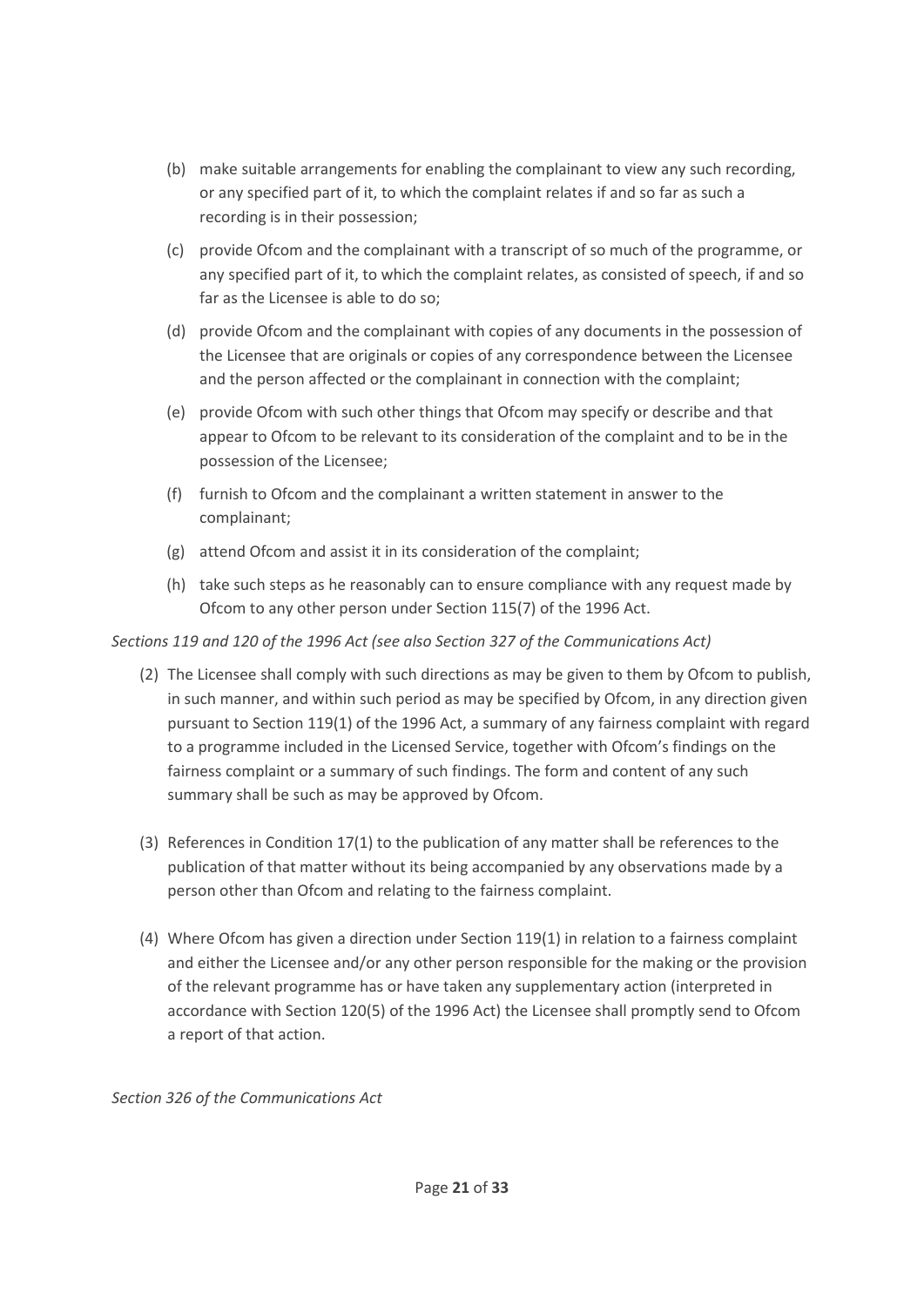(5) The Licensee shall ensure that the provisions of the Fairness Code are observed in the provision of the Licensed Service and in relation to the programmes included in the Licensed Service.

### <span id="page-21-0"></span>*18. Publicising Ofcom's functions*

*Section 328 of the Communications Act*

- (1) The Licensee shall comply with such directions as may be given to them by Ofcom to secure that:
	- (a) the procedures which are established and maintained for handling and resolving complaints about the observance of standards as set out in Section 319 of the Communications Act; and
	- (b) Ofcom's functions under Part V of the 1996 Act in relation to the Licensed Service

are brought to the attention of the public (whether by means of broadcasts or otherwise).

#### <span id="page-21-1"></span>*19. Power of Ofcom to vary licence conditions*

#### *Section 3(4) of the 1996 Act*

Ofcom may by a notice served on the Licensee vary the Licence in any respect provided that the Licensee has been given a reasonable opportunity to make representations to Ofcom concerning the proposed variation.

### <span id="page-21-2"></span>*20. Notices and service*

#### *Section 394 of the Communications Act*

- (1) Any notification or document (as defined in Section 394(9) of the Communications Act) to be served, given or sent under or in relation to this Licence may be delivered to the party to be served or sent by first class post to them at their proper address (as defined in Section 394(7) of the Communications Act) or left at that address.
- (2) Any such notification or document shall be deemed to have been served:
	- (a) if so delivered or left, at the time of delivery or leaving; or
	- (b) if so posted, at 10.00 a.m. on the second business day after it was put into the post.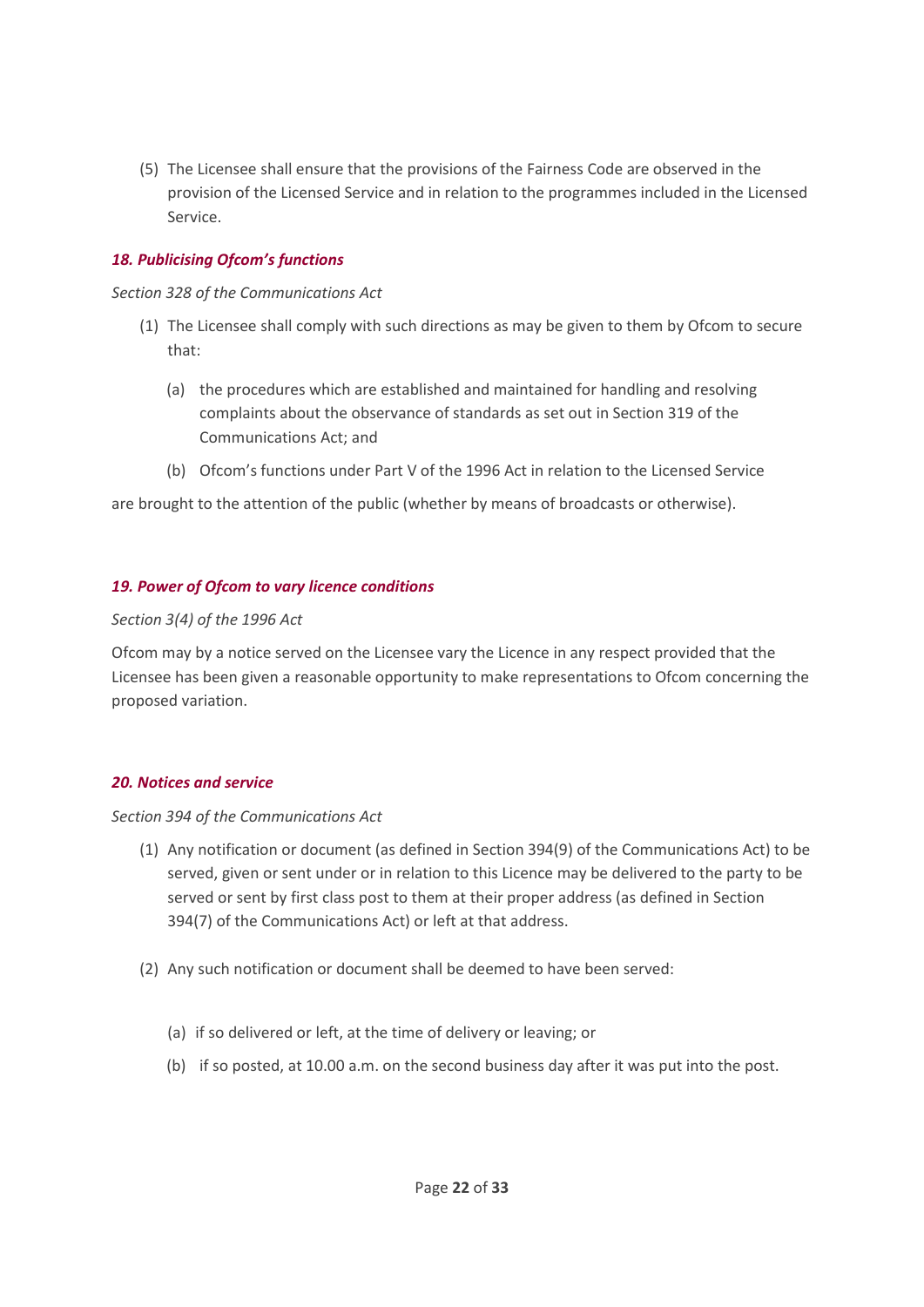(3) In proving such service it shall be sufficient to prove that delivery was made or that the envelope containing such notification or document was properly addressed and posted as a prepaid first class letter or was left at the proper address, as the case may be.

## *Section 395 of the Communications Act*

(4) Notices and documents may also be served or given by Ofcom on or to the Licensee and by the Licensee on or to Ofcom in electronic form subject to the requirements set out in Sections 395 and 396 of the Communications Act.

## <span id="page-22-0"></span>*21. Surrender*

## *Section 26(1) of the Broadcasting Act 1996*

The Licensee may by notice served on Ofcom and taking effect either from the time of service or on a date specified in the notice, surrender the Licence.

## <span id="page-22-1"></span>*22. Equal opportunities and training*

### *Section 337 of the Communications Act*

- (1) The Licensee shall make and from time to time shall review arrangements for:
	- (a) promoting, in relation to employment with the Licensee:
		- (i) equality of opportunity between men and women and between persons of different racial groups; and
		- (ii) the equalisation of opportunities for disabled persons; and
	- (b) training and retraining persons whom he employs in or in connection with the provision of the Licensed Service or the making of programmes for inclusion in the Licensed Service.
- (2) The Licensee shall take appropriate steps to make those affected by the arrangements to be made in accordance with Condition 22(1) aware of them including publishing the arrangements in such manner as Ofcom may require.
- (3) In particular (but without limiting the generality of the foregoing), the Licensee shall from time to time (and at least annually) publish, in such manner as he considers appropriate, their observations on the current operation and effectiveness of the arrangements required by virtue of this Condition.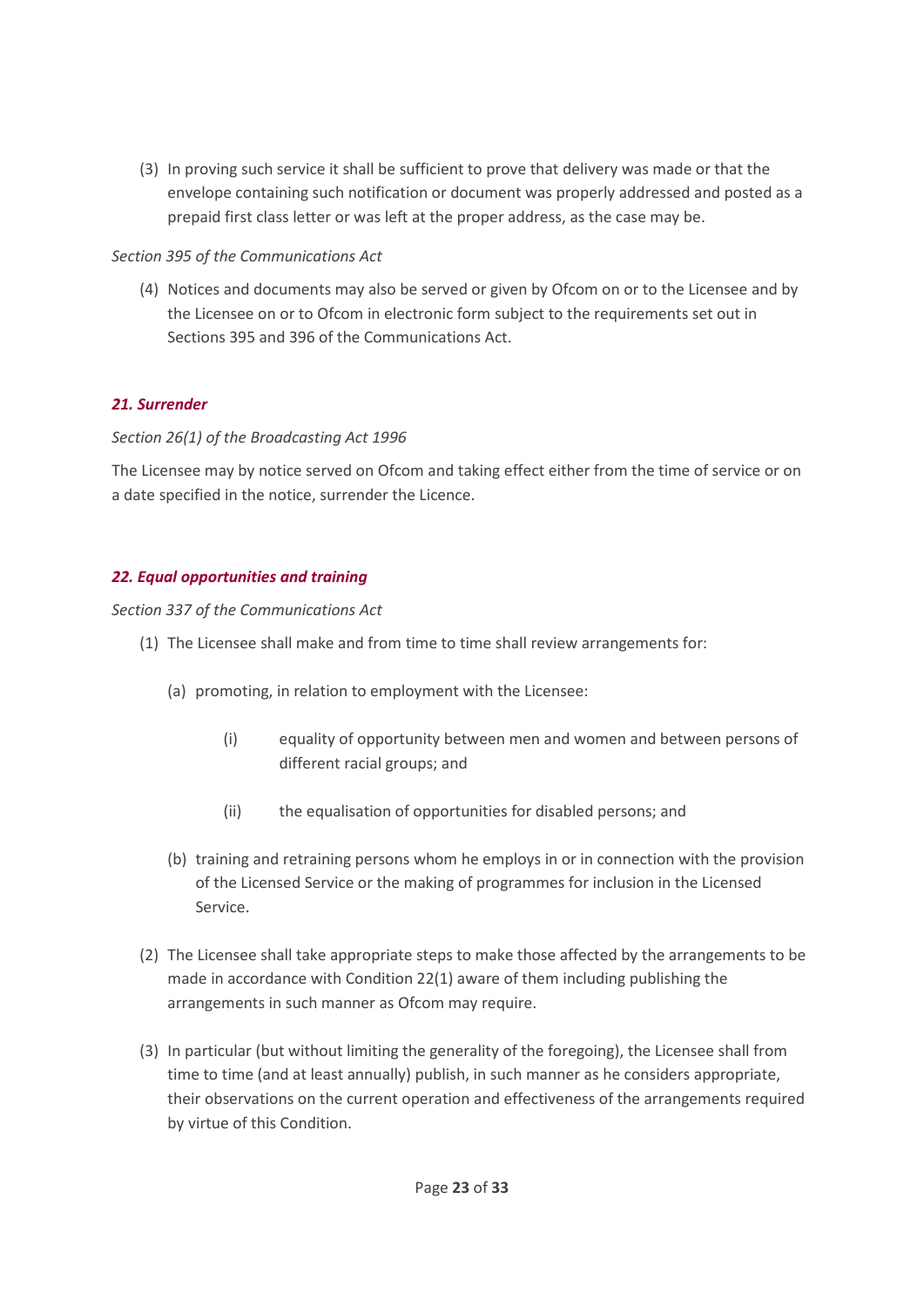- (4) The Licensee shall, in making and reviewing the arrangements made in accordance with Condition 22(1), have regard to any relevant guidance published by Ofcom as revised from time to time.
- (5) This Condition 22 shall apply if the requirements of Sections 337(7) and (8) of the Communications Act are satisfied in the case of the Licensed Service.
- (6) Ofcom will treat the Licensee's obligations under Conditions 22(1) to (5) above as discharged where a member of a group of companies to which the Licensee belongs has discharged those obligations in relation to employment with the Licensee.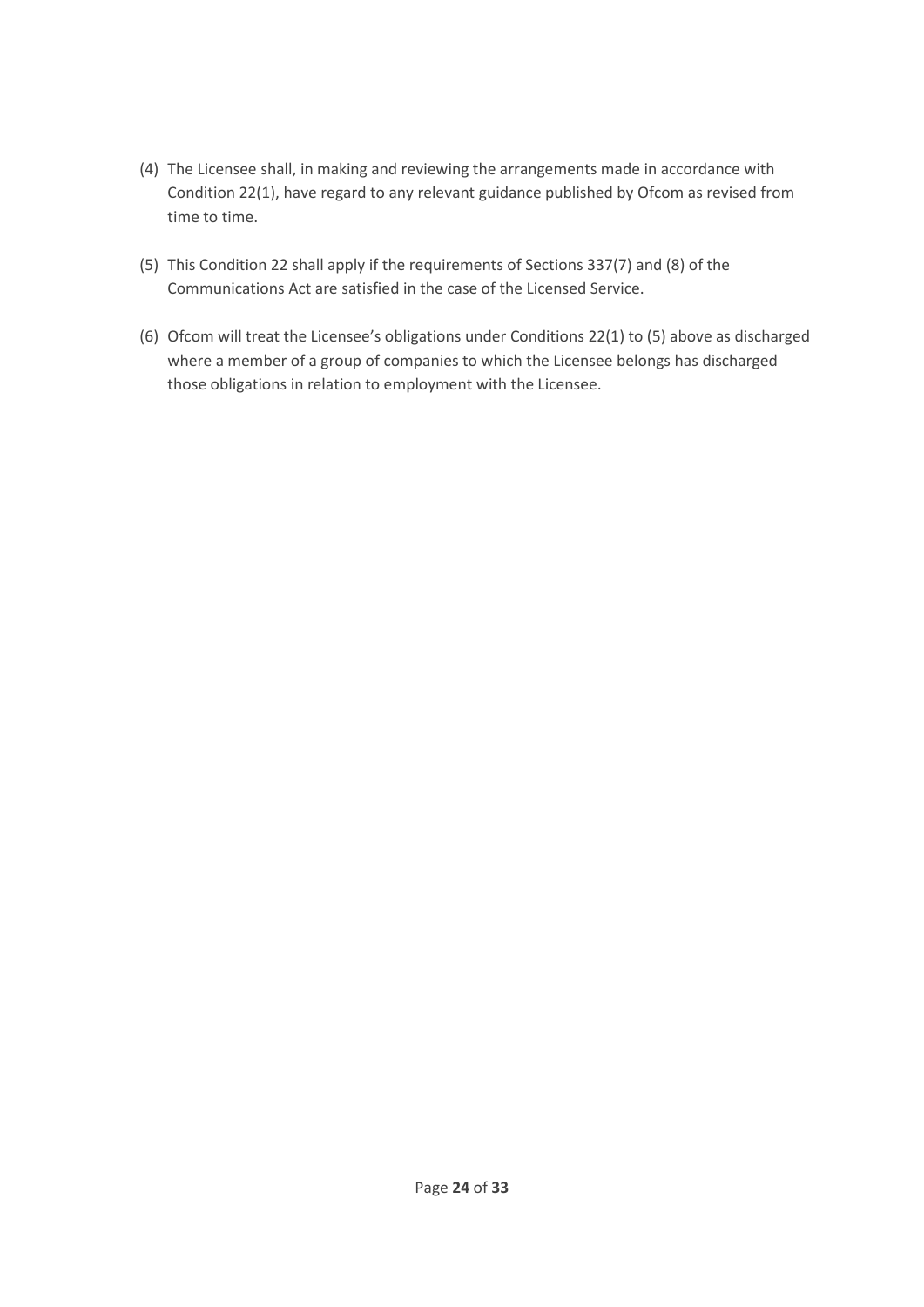# <span id="page-24-0"></span>PART 3: EXCEPTIONS AND LIMITATIONS ON LICENSEE'S OBLIGATIONS

## <span id="page-24-1"></span>*23. Force majeure*

## *Section 4(1)(d) of the 1996 Act*

The Licensee shall not be in any way responsible for any failure to comply with any Conditions of this Licence directly or indirectly caused by or arising from any circumstances beyond the reasonable control of the Licensee including (without limitation) war, damage by the Queen's enemies, terrorism, riot, rebellion, civil commotion, interference by strike, lockout, sit-in, picket or other industrial dispute or action.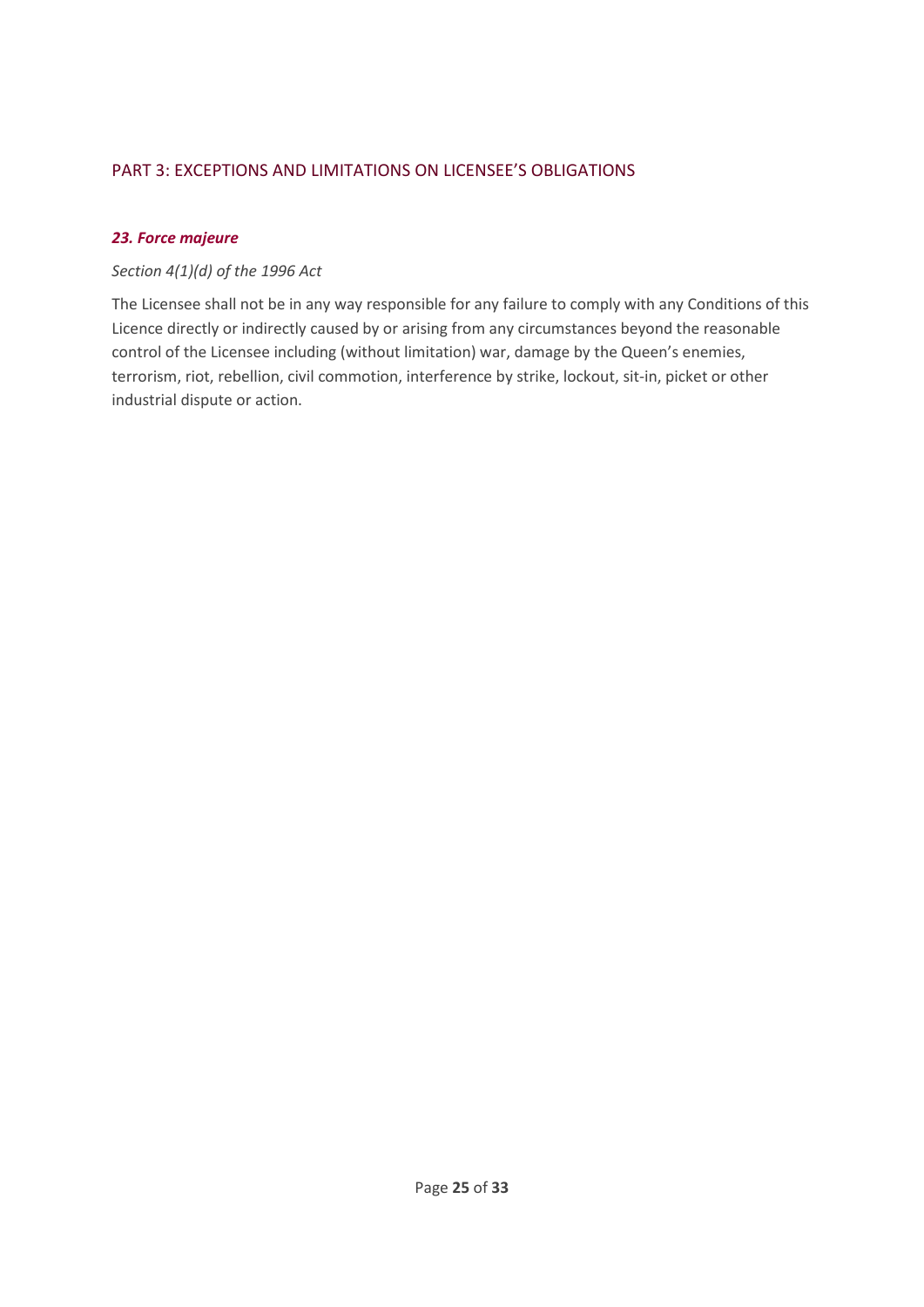# PART 4: CONDITIONS RELATING TO ENFORCEMENT OF THE LICENCE

# <span id="page-25-0"></span>*24. Sanctions for breach of condition*

*Section 40 of the 1990 Act (see also Section 344 of the Communications Act)*

- (1)
- (a) If Ofcom is satisfied that the Licensee has failed to comply with any Condition of the Licence and that failure can be appropriately remedied by the inclusion in the Licensed Service of a correction or statement of findings (or both) and Ofcom has given the Licensee a reasonable opportunity to make representations to it about the matters complained of, Ofcom may direct the Licensee to include in the Licensed Service a correction or a statement of findings (or both) in such form, and at such time or times as Ofcom may determine.
- (b) The Licensee may, when including a correction or statement of findings (or both) in the Licensed Service in pursuance of a direction from Ofcom, announce that he is doing so in pursuance of such a direction.
- (2) The Licensee shall comply with any direction from Ofcom not to include in the Licensed Service on any future occasion any programme whose inclusion in the Licensed Service Ofcom is satisfied has involved a failure by the Licensee to comply with any Condition of this Licence.

*Section 27 of the 1996 Act (see paragraph 15 of Part 2, Schedule 13 to the Communications Act*

- (3)
- (a) If Ofcom is satisfied that the Licensee has failed to comply with any Condition of the Licence or has failed to comply with any direction given by Ofcom under the Licence and it has given them a reasonable opportunity of making representations to it about the matters complained of, it may serve on the Licensee a notice requiring them to pay to Ofcom, within a specified period, a specified financial penalty.
- (b) The amount of any financial penalty imposed pursuant to Condition 24(3)(a) shall not exceed whichever is the greater of:
	- (i) £250,000 (or such other sum as the Secretary of State may by order specify under Section 36 of the 1996 Act); and
	- (ii) 5 per cent. of the aggregate amount of the shares of multiplex revenue attributable to the Licensee in relation to multiplex services in respect of the relevant accounting periods.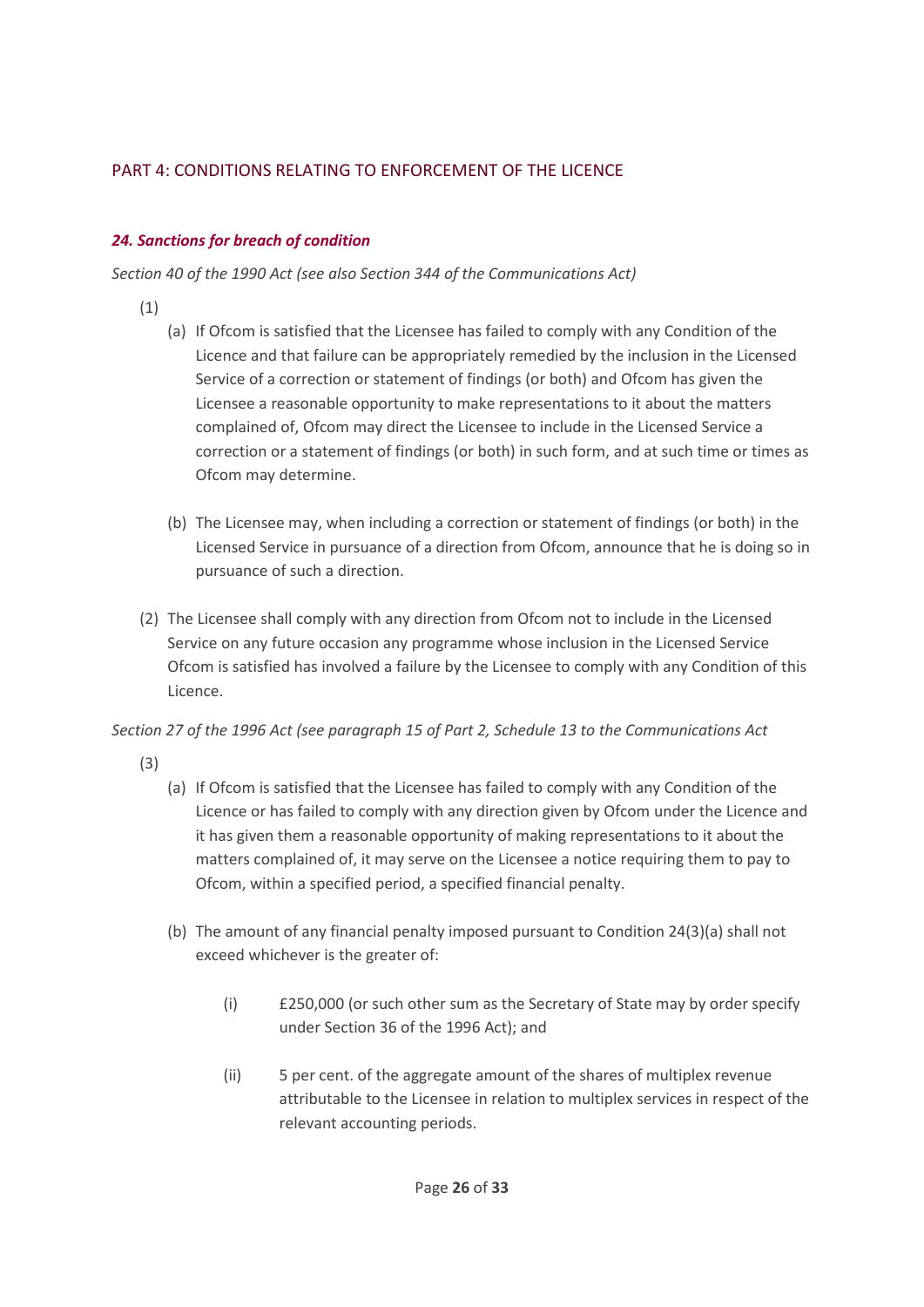- (c) For the purposes of Condition 24(3)(b) "relevant accounting period" in relation to a television multiplex service or general multiplex service, means the last accounting period of the multiplex provider.
- (d) Where in the case of any television multiplex service or general multiplex service, the first accounting period of the multiplex provider throughout which the Licensee provides the Licensed Service for broadcasting by means of the multiplex service (the "first period") has not ended when the penalty is imposed, then for the purposes of this Condition 24(3)(b), the share of multiplex revenue attributable to the Licensee in relation to that multiplex service for the relevant accounting period shall be taken to be the amount which Ofcom estimates to be the share of multiplex revenue attributable to them for the first period.
- (e) For the purposes of this Condition 24(3) "multiplex provider" has the meaning given to it in Section 11(9) of the 1996 Act.

# *Section 27(1)(b) of the 1996 Act*

- (4)
- (a) If Ofcom is satisfied that the Licensee has failed to comply with any Condition of this Licence or with any direction given to them hereunder and it has given them a reasonable opportunity of making representations to it about the matters complained of, it may service on the Licensee a notice providing that the Licence is to expire on a specified date at least one year from the date on which the notice is served on the Licensee.

### *Section 27(7) of the 1996 Act*

- (b) Where the Licence is due to expire on a particular date by virtue of a notice served on the Licensee under Condition 24(4)(a), Ofcom may, on the application of the Licensee, by a further notice served on them at any time before that date, revoke that notice if such revocation is justified by virtue of the conduct of the Licensee in relation to the operation of the Licensed Service since the date of the earlier notice.
- (5) Any exercise by Ofcom of its powers under Condition 24(3) and 24(4) shall be without prejudice to Ofcom's powers under Condition 24(1) and 24(2).

# <span id="page-26-0"></span>*25. Revocation*

*Section 42 of the 1990 Act (see Section 23(9) of the 1996 Act)*

- (1)
- (a) If Ofcom is satisfied that the Licensee is failing to comply with any Condition of the Licence or with any direction given by Ofcom under the Licence and that failure is such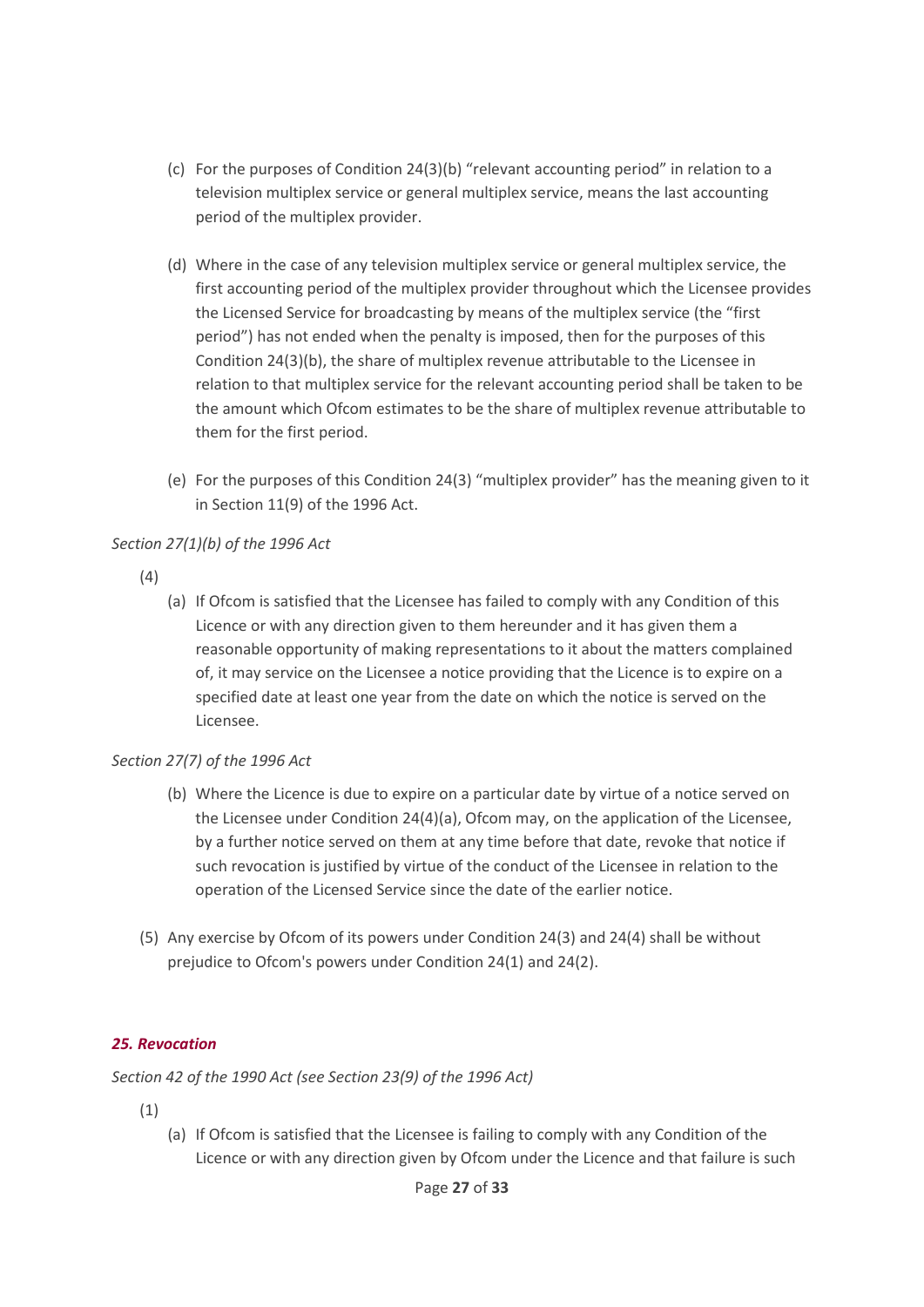that, if not remedied, it would justify the revocation of the Licence, it shall serve on the Licensee a notice:

- (i) stating that Ofcom is so satisfied;
- (ii) specifying the respects in which, in the opinion of Ofcom, the Licensee is failing to comply with any such Condition or direction; and
- (iii) stating that, unless the Licensee takes, within such period as is specified in the notice, such steps to remedy the failure as are so specified, Ofcom will revoke the Licence.
- (b) If at the end of the period specified in any notice served under Condition 25(1)(a) above Ofcom is satisfied that the Licensee has failed to take the steps specified in the notice and that it is necessary in the public interest to revoke the Licence, Ofcom shall serve on the Licensee a notice revoking the Licence.
- (2) Ofcom may revoke the Licence by notice in writing served on the Licensee and taking effect either from the time of service or on a date specified in the notice, in any of the following circumstances:

# *Section 5(1)(a), (5) and (7) of the 1996 Act*

(a) if the Licensee becomes a disqualified person in relation to the Licence by virtue of Part II of Schedule 2 to the 1990 Act or a requirement imposed by or under Schedule 14 to the Communications Act is contravened in relation to their holding of the Licence; or

# *Section 4(5)(b) of the 1996 Act*

- (b) if Ofcom is satisfied that the Licensee:
	- (i) in purporting to comply with any of the Conditions of this Licence has provided information which is false in a material particular or has withheld any material information with the intention of causing Ofcom to be misled; or

### *Section 42(5) of the 1990 Act (see also Section 27(8) and (9) of the 1996 Act)*

(ii) in connection with their application for the Licence, provided Ofcom with information which was false in a material particular or withheld any material information with the intention of causing Ofcom to be misled.

### *Section 5(5) and 5(7) of the 1996 Act*

(c) if, where the Licensee is a body, a change in the nature or characteristics of the Licensee, or any change in the persons having control over or interests in the Licensee, or any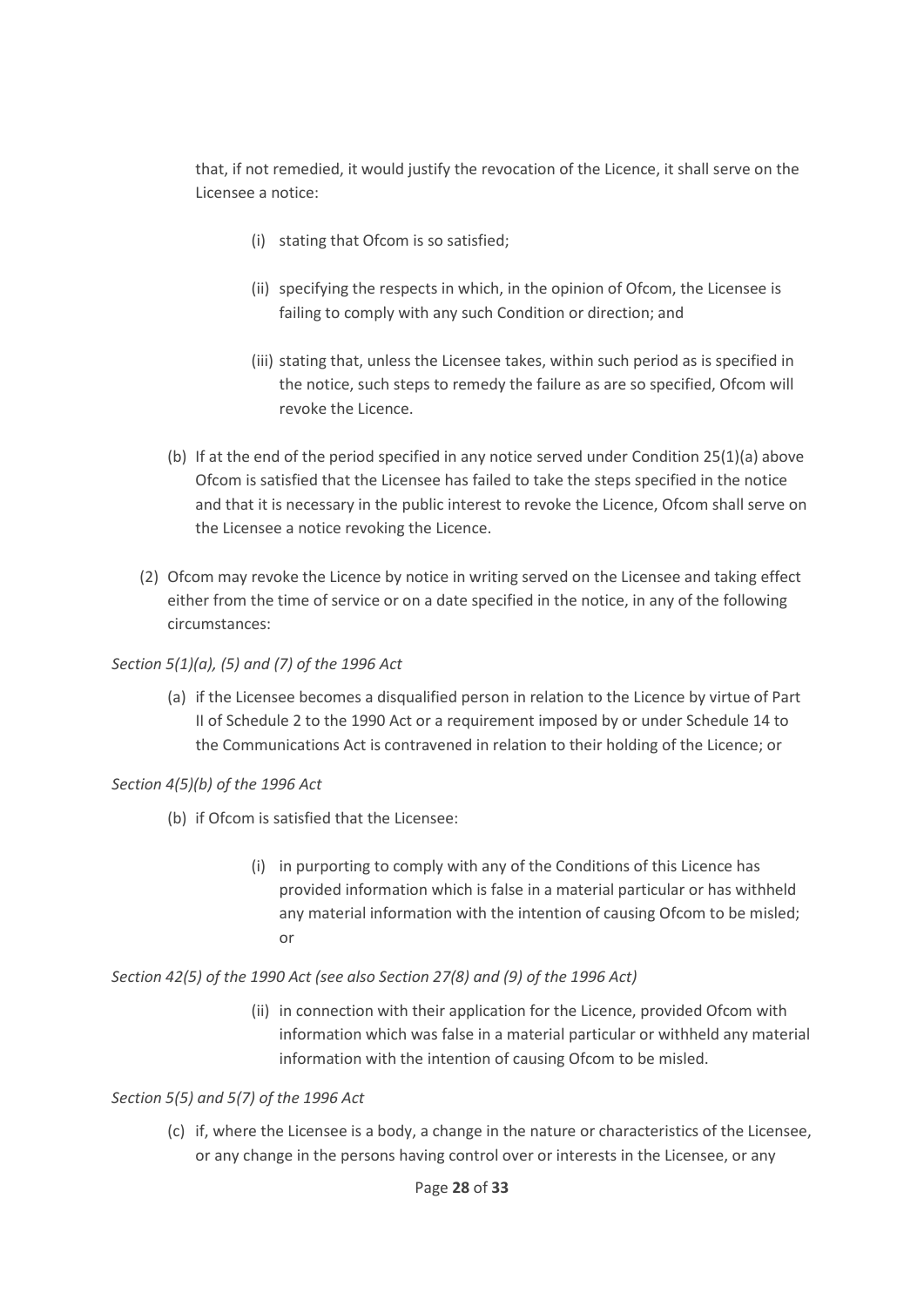change giving rise to a disqualification under Part II of Schedule 2 to the 1990 Act or a contravention of a requirement imposed by or under Schedule 14 to the Communications Act takes place (whether before or after the Commencement Date), which change is such that, if it fell to Ofcom to determine whether to award the Licence to the Licensee in the new circumstances of the case, it would be induced by the change to refrain from awarding the Licence to the Licensee;

## *Section 3(3)(b) of the 1996 Act*

(d) if Ofcom ceases to be satisfied that the Licensee is a fit and proper person to hold the Licence;

# *Section 3(8) of the 1996 Act*

- (e) if the Licensee provides the Licensed Service in whole or in part whilst failing to comply with any requirement to hold or have held on their behalf a licence under Section 1 of the Wireless Telegraphy Act 1949 (as amended) or if the Licensee ceases to comply with requirements applicable to the Licensed Service imposed by or under Chapter 1 of Part 2 of the Communications Act;
- (f) if, for any reason, the service provided by the Licensee does not constitute a digital television additional services for the purposes of the 1996 Act and the Communications Act; and

# *Section 4(1)(d) (and see also Section 12(3A)) of the 1996 Act*

(g) if Ofcom is satisfied that the Licensee is established in a country other than the United Kingdom.

# *Section 42(8) of the 1990 Act*

(3) Ofcom shall before serving any notice revoking the Licence under Conditions 25(1) and (2) notify the Licensee of the matters constituting its grounds for revoking the Licence and give the Licensee a reasonable opportunity to make representations to it about those matters.

# *Section 145 of the 1996 Act*

(4) If the Licensee is convicted of an offence under Section 144 of the 1996 Act and the court by which the Licensee is convicted makes an order disqualifying them from holding a licence during a period specified in the order, or if the Licensee is disqualified from holding a licence pursuant to Section 145(3) of the 1996 Act in consequence of an order disqualifying an individual from holding a licence, this Licence shall be treated as being revoked with effect from the time when the order takes effect.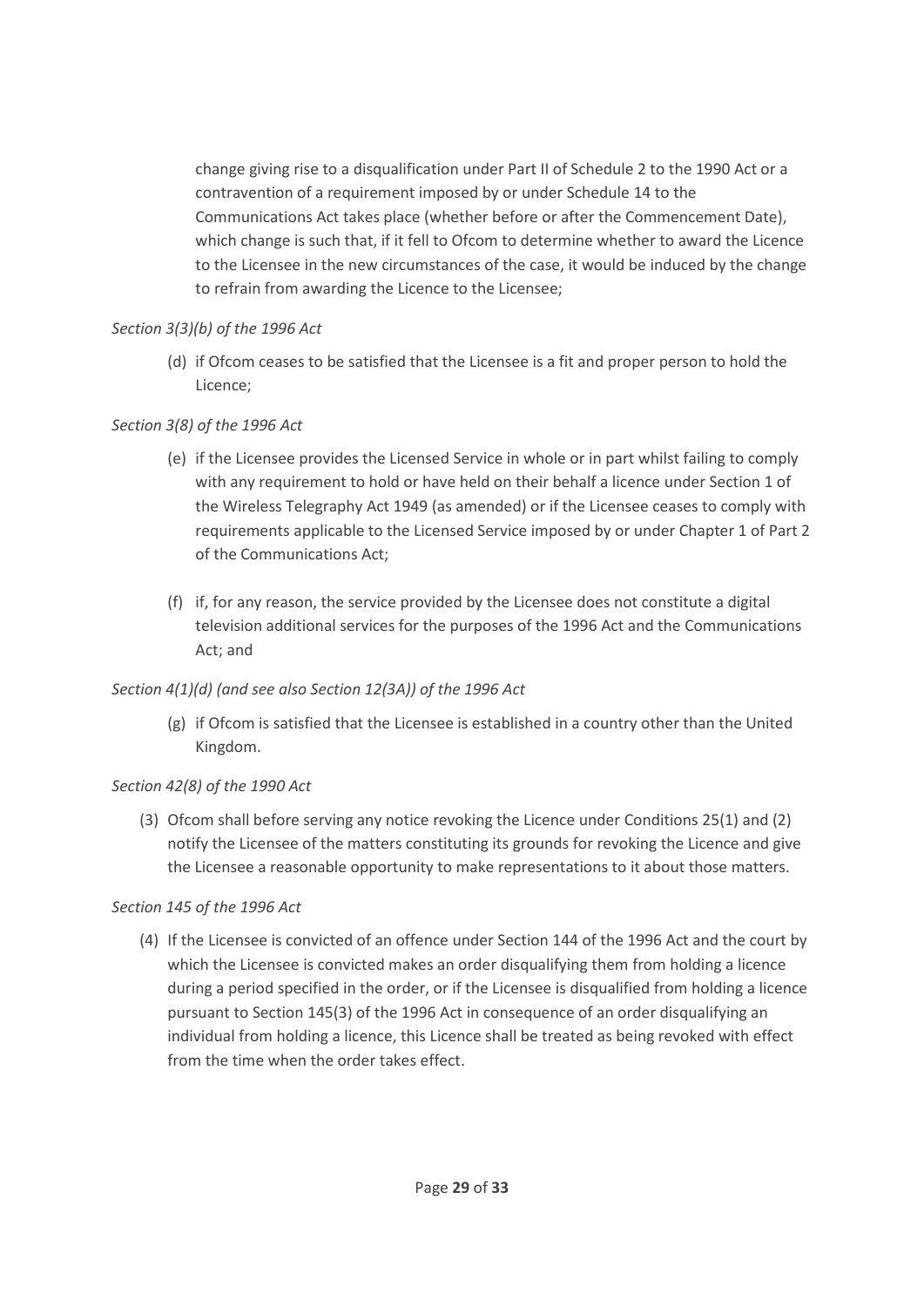# <span id="page-29-0"></span>*26. Digital Switchover*

The Licensee shall comply with, or procure compliance with, the requirements set out in Annex B.

### <span id="page-29-1"></span>*27. DTT Clearance Programme*

The Licensee shall comply with, or procure compliance with the requirements set out in Annex C.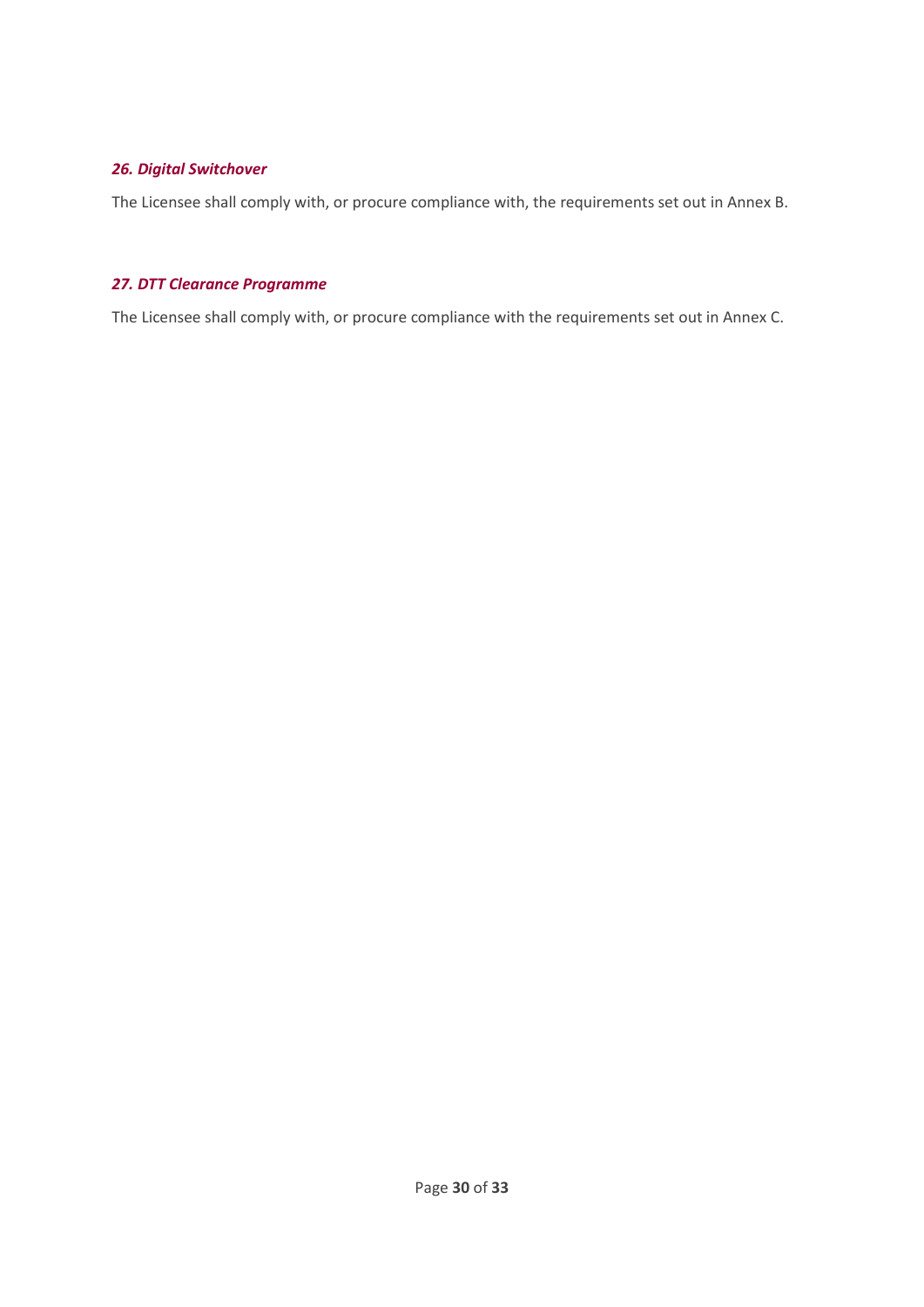

# <span id="page-30-0"></span>ANNEX TO LICENCE DTAS [licence number]

*Section 18 of the 1996 Act*

# <span id="page-30-1"></span>Description of the Licensed Service

Service 1

- 1. Name of Service: [Name]
- 2. Nature of Service: [Service description]
- 3. Hours of the day and days of the week during which the service will be broadcast: [Days/times]
- 4. Identify of Multiplex Service: [Name of multiplex]
- 5. Identify of the Multiplex Licensee: [Name of multiplex operator]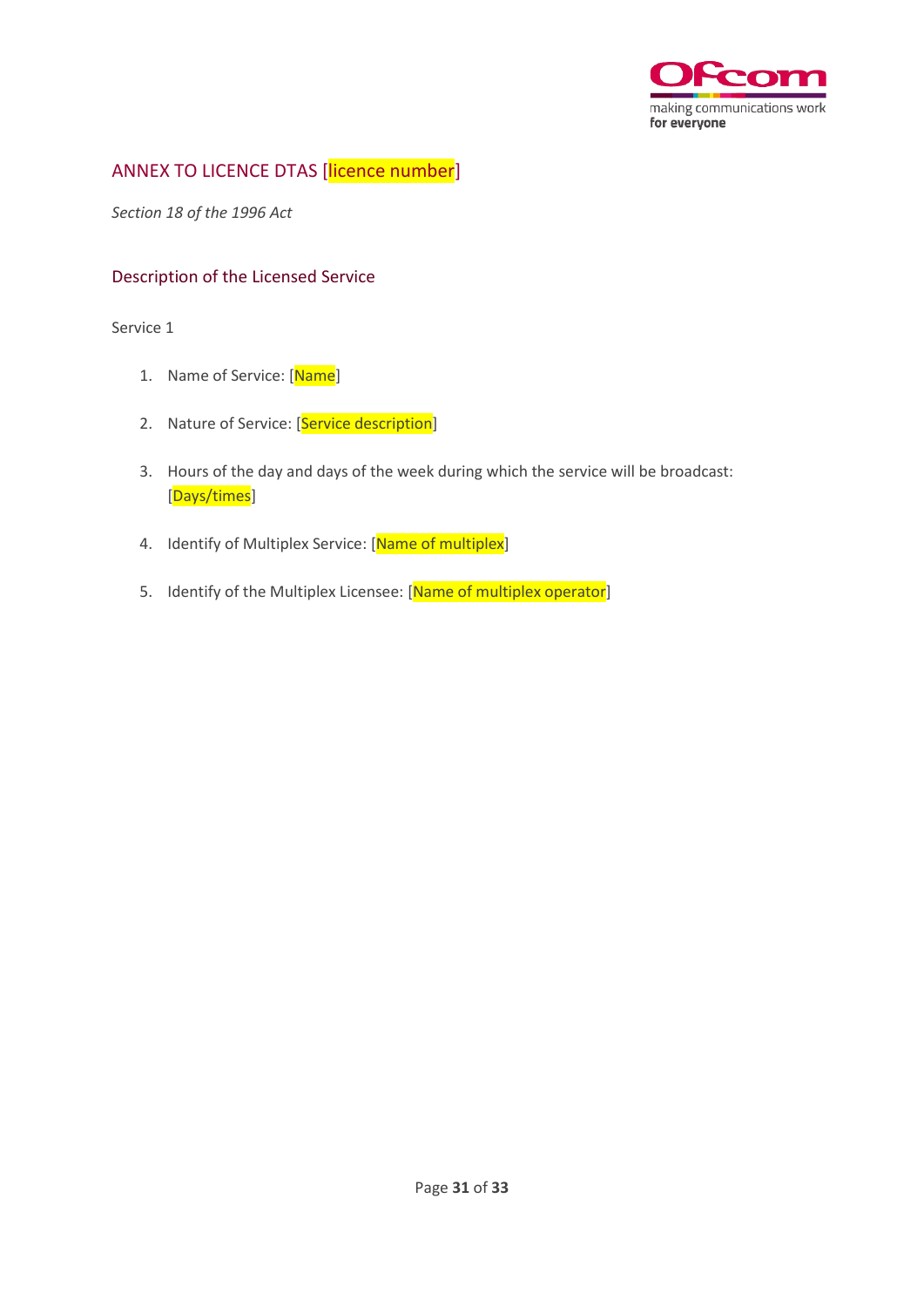# <span id="page-31-0"></span>ANNEX B

### <span id="page-31-1"></span>REQUIREMENTS RELATING TO DIGITAL SWITCHOVER

#### <span id="page-31-2"></span>*1. Definitions and interpretation*

In this Annex unless the context otherwise requires:

"**Digital Switchover**" means the cessation of broadcasting to any significant extent in analogue form of the television services as listed in Section 264(11) of the Communications Act from the transmission sites using the frequencies and transmission parameters set out in the Annex to the television Multiplex Service Licence/s which also carry/carries the Licensed Service as at the date of this variation.

#### <span id="page-31-3"></span>*2. Cooperation and coordination with other parties*

The Licensee shall use all reasonable endeavours to cooperate in all respects, including promptly and in good faith, with:

- (a) Other Ofcom licensees (in particular the holder of the television Multiplex Licence which carries the Licensed Service/s);
- (b) Government;
- (c) Digital UK; and
- (d) with such other parties, as necessary, or as notified to them by Ofcom

in the administration, organisation or implementation of Digital Switchover in the United Kingdom.